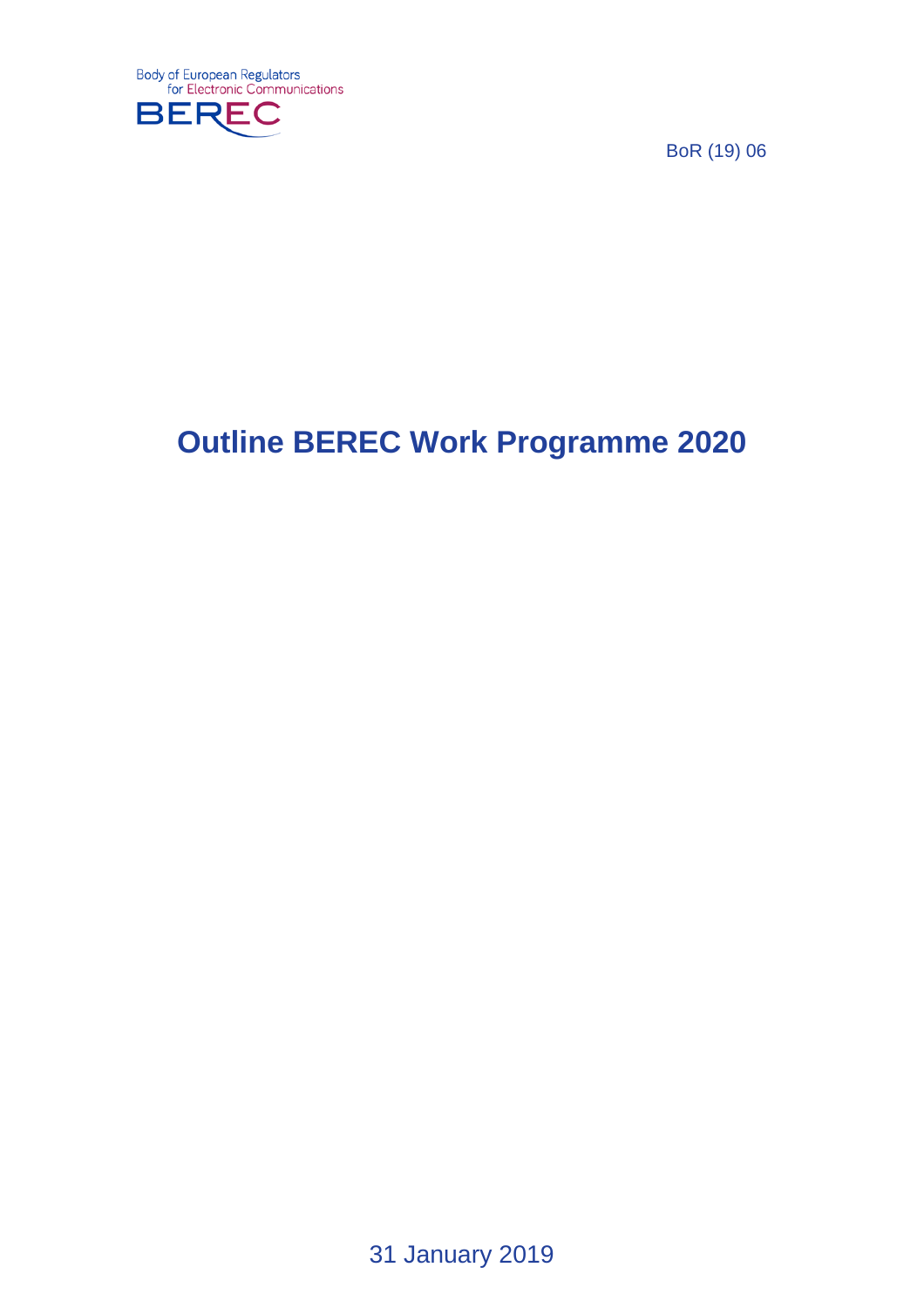#### **Contents**

| ı. |                                                                                                         |  |
|----|---------------------------------------------------------------------------------------------------------|--|
| Ш. |                                                                                                         |  |
| Ш. |                                                                                                         |  |
| 1. | Strategic priority 1: Responding to connectivity challenges and to new conditions for                   |  |
|    |                                                                                                         |  |
|    |                                                                                                         |  |
|    |                                                                                                         |  |
|    |                                                                                                         |  |
|    |                                                                                                         |  |
|    |                                                                                                         |  |
|    |                                                                                                         |  |
| 2. | Strategic priority 2: Monitoring potential bottlenecks in the distribution of digital services          |  |
|    |                                                                                                         |  |
| 3. | Strategic priority 3: Enabling 5G and promoting innovation in network technologies 11                   |  |
|    |                                                                                                         |  |
| 4. | Strategic priority 4: Fostering a consistent approach of the net neutrality principles 13               |  |
|    | 4.2. Report on the implementation of Regulation (EU) 2015/2120 and BEREC Net Neutrality Guidelines 13   |  |
| 5. | Strategic priority 5: Exploring new ways to boost consumer empowerment 14                               |  |
|    | 5.1. Guidelines on common criteria for undertakings other than ECN/ECS to manage numbering              |  |
|    |                                                                                                         |  |
|    | 5.3. Report on Member States' best practices to support the defining of adequate broadband internet     |  |
|    | 5.4. Guidelines on how to assess the effectiveness of public warning systems transmitted by alternative |  |
| 6. |                                                                                                         |  |
|    |                                                                                                         |  |
|    |                                                                                                         |  |
|    |                                                                                                         |  |
|    | 6.3. Database of numbering resources with a right of extraterritorial use within the European Union  18 |  |
|    | 6.4. BEREC input to the setting of single EU-wide maximum fixed/mobile voice termination rates 18       |  |
|    |                                                                                                         |  |
|    | BEREC input on the weighted average of maximum mobile termination rates across the EU19<br>6.5.         |  |
|    | 6.6.                                                                                                    |  |
|    | 6.7.                                                                                                    |  |
|    |                                                                                                         |  |
|    |                                                                                                         |  |
|    |                                                                                                         |  |
|    |                                                                                                         |  |
|    |                                                                                                         |  |
|    |                                                                                                         |  |
|    |                                                                                                         |  |
|    |                                                                                                         |  |
|    |                                                                                                         |  |
|    |                                                                                                         |  |
| 7. |                                                                                                         |  |
|    |                                                                                                         |  |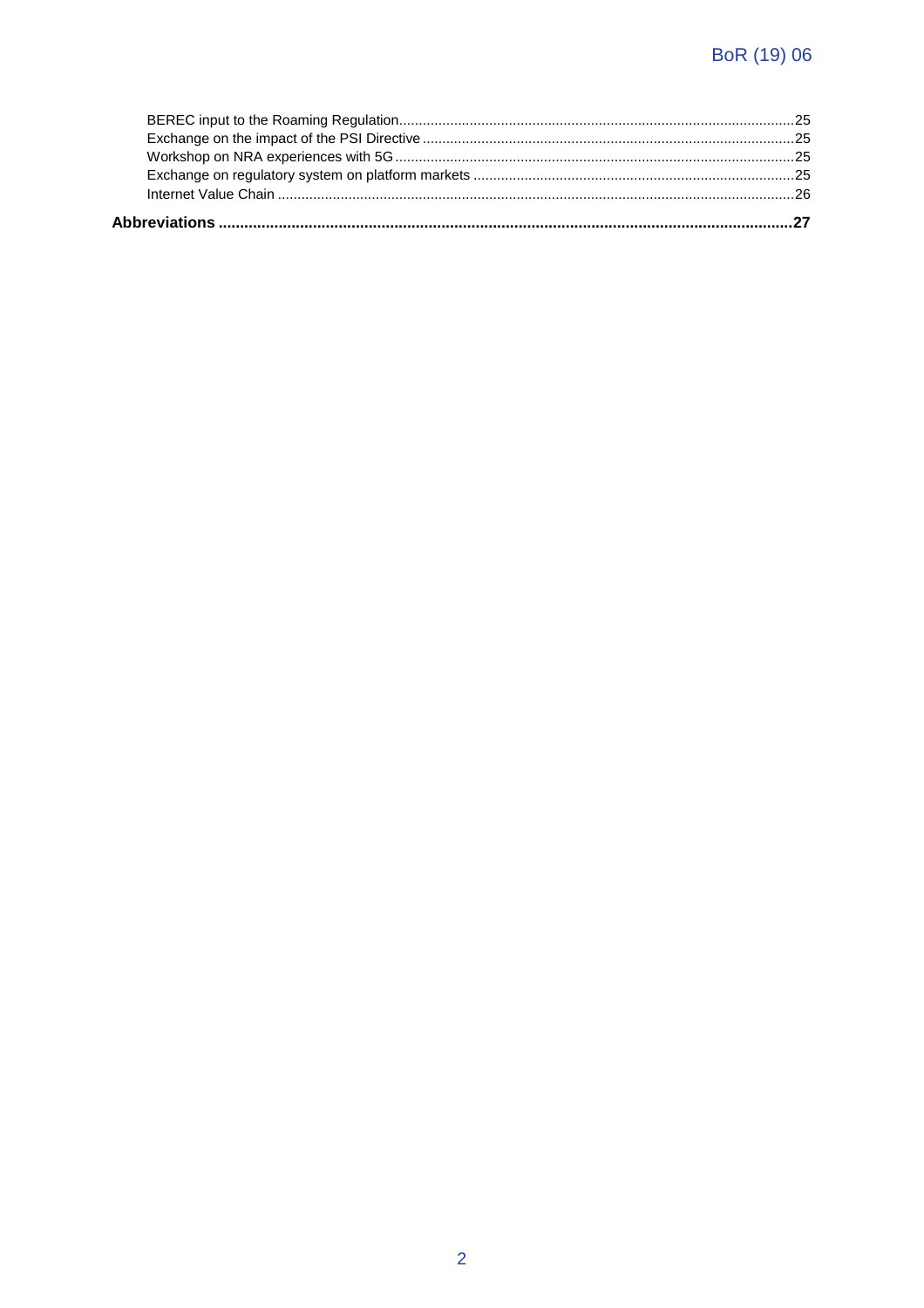### **I. INTRODUCTION**

The Body of European Regulators for Electronic Communications (BEREC) was established by Regulation (EC) No 1211/2009 of the European Parliament and of the Council of 25 November 2009 (the BEREC Regulation). According to Article 5(4) of the BEREC Regulation, the BEREC Board of Regulators shall, after consulting interested parties, adopt the annual work programme of BEREC before the end of each year preceding that to which the work programme relates. The Board of Regulators shall transmit the annual work programme to the European Parliament, the Council and the European Commission as soon as it is adopted. BEREC aims to ensure the independent, consistent and high-quality application of the European regulatory framework for electronic communications for the benefit of Europe and its citizens. The objectives of the outline BEREC Work Programme 2020 continue to be based on the mandatory tasks falling to BEREC in light of the new European Electronic Communications Code (EECC), but also fundamentally on the BEREC Medium-Term Strategy 2018-2020, with a keen focus on the following five strategic priorities:

- Responding to connectivity challenges and to new conditions for access to highcapacity networks;
- Monitoring potential bottlenecks in the distribution of digital services;
- Enabling 5G and promoting innovation in network technologies;
- Fostering a consistent approach of the net neutrality principles; and
- Exploring new ways to boost consumer empowerment.

While the work of implementing the new EECC is to the forefront of BEREC's work, BEREC would also like to note that its fundamental objectives and the objectives of the EECC – promoting competition and investment, promoting the internal market, empowering and protecting end-users, and promote connectivity in Europe – will be the relevant pillars guiding the work of BEREC in the coming years. As 2018 saw the completion of more than two years of negotiations on the EECC, the scope and scale of the draft Work Programme 2020 continues to illustrate the level of work both behind and before BEREC. The draft outline Work Programme 2020 reflects BEREC's commitment to serve as a body for thoughtful and proactive debate and advice for the European Parliament, the Council and the European Commission in the electronic communications field. Furthermore, BEREC's future aims are to play an important role in further improving the consistent application of regulatory rules, to enhance its working methodology and to engage cooperatively and effectively with stakeholders.

In line with the practice of previous years and in accordance with Article 5 of the BEREC Regulation, the BEREC Work Programme 2020 will be subject to consultation. The public consultation will run for a 4 week period in October and November 2019. The final BEREC Work Programme 2020 will be discussed and agreed upon at the BEREC Board of Regulators meeting in Malta, on 5-6 December 2019.

*Mr. Jeremy Godfrey, ComReg*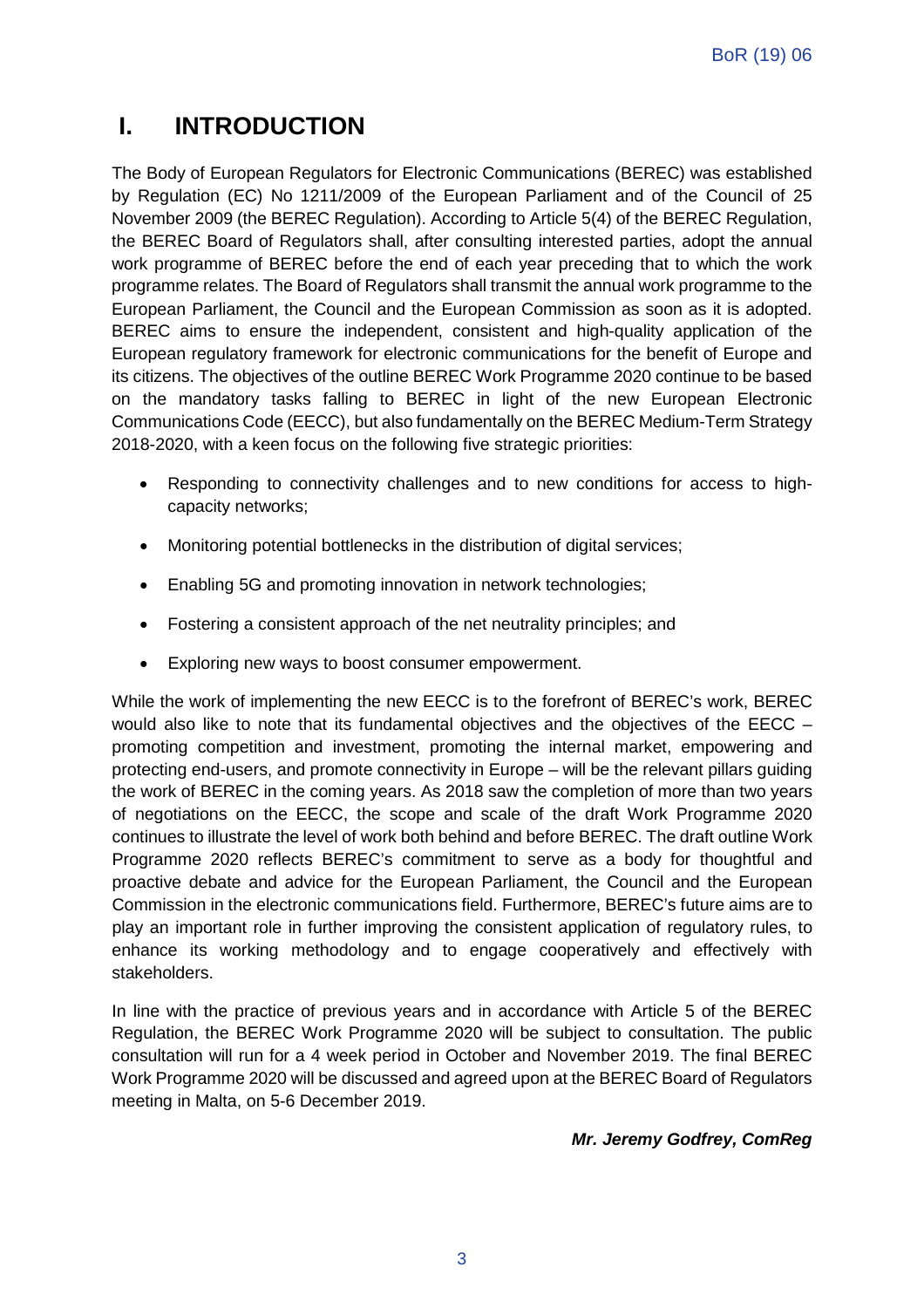### **II. BACKGROUND**

When people speak of electronic communications markets, they typically speak of rapid evolution in technology, new platforms, and recently, exponential growth in data consumption. However, in recent years, a regulatory evolution has also begun in the European electronic communications sector, which is intended to help improve the end-user experience, lead to greater competition and investment, and benefit all the different players in the digital ecosystem. In short, this regulatory evolution – in other words the new European Electronic Communications Code (EECC) – and the work that BEREC will undertake as part of it, is aimed at achieving the very clear objectives of:

- Promote competition and investment;
- Promote the internal market;
- Empower and protect end users; and
- Promote connectivity across Europe.

While the new EECC and the new BEREC Regulation<sup>[1](#page-4-0)</sup> and the mandatory tasks flowing from such documents, provide the basis for the outline BEREC Work Programme 2020, we are in the final year of three years following on from BEREC's Medium-Term Strategy 2018-2020. Therefore, that document, its three objectives, and its five strategic priorities, remains fundamental to the work that BEREC will undertake in 2020. While the outline Work Programme 2020 seeks to address current regulatory challenges, it also most certainly has been developed to prepare for the new challenges set out in the EECC and the BEREC Regulation, as well as the challenges ahead resulting from not just political, but economic, technological, and social developments.

In BEREC's Work Programmes of 2018 & 2019, an important focus of BEREC's work related to 5G, in that BEREC indicated it would, within the scope of its competence, actively and closely follow the development of 5G. In 2020, some of that work will conclude under Strategic Priority 3. Equally, the work falling under Strategic Priority 4, related to Net Neutrality, will remain an important focus for BEREC, particularly as, over the last couple of years, given legislative changes, BEREC has played (and continues to play) a key role in this matter and contributed to the harmonised implementation of the TSM Regulation.

However, in 2020, the focus of BEREC's Work Programme will conclude the important, mandatory projects, which cover all five of BEREC's Strategic Priorities, tasked to BEREC in light of the EECC. As part of such mandatory tasks, BEREC will publish guidelines intended to foster the consistent application of the criteria for assessing co-investment on Very High Capacity Network (VHCN) elements. In addition, in 2020 BEREC may continue work on a study into the determinants of investment in VHCN, pending the delivery of Phase 1 in 2019.

The strong and focused work completed by BEREC in 2019 with regard to consumer empowerment will continue, and the welfare of end users will always be a key focus for BEREC, and most certainly in the BEREC Work Programme 2020. In line with its Medium-Term Strategy 2018-2020, BEREC will continue to play a very active role in assessing and

<span id="page-4-0"></span> $\overline{a}$ <sup>1</sup> Regulation (EU) 2018/1971 of the European Parliament and of the Council of 11 December 2018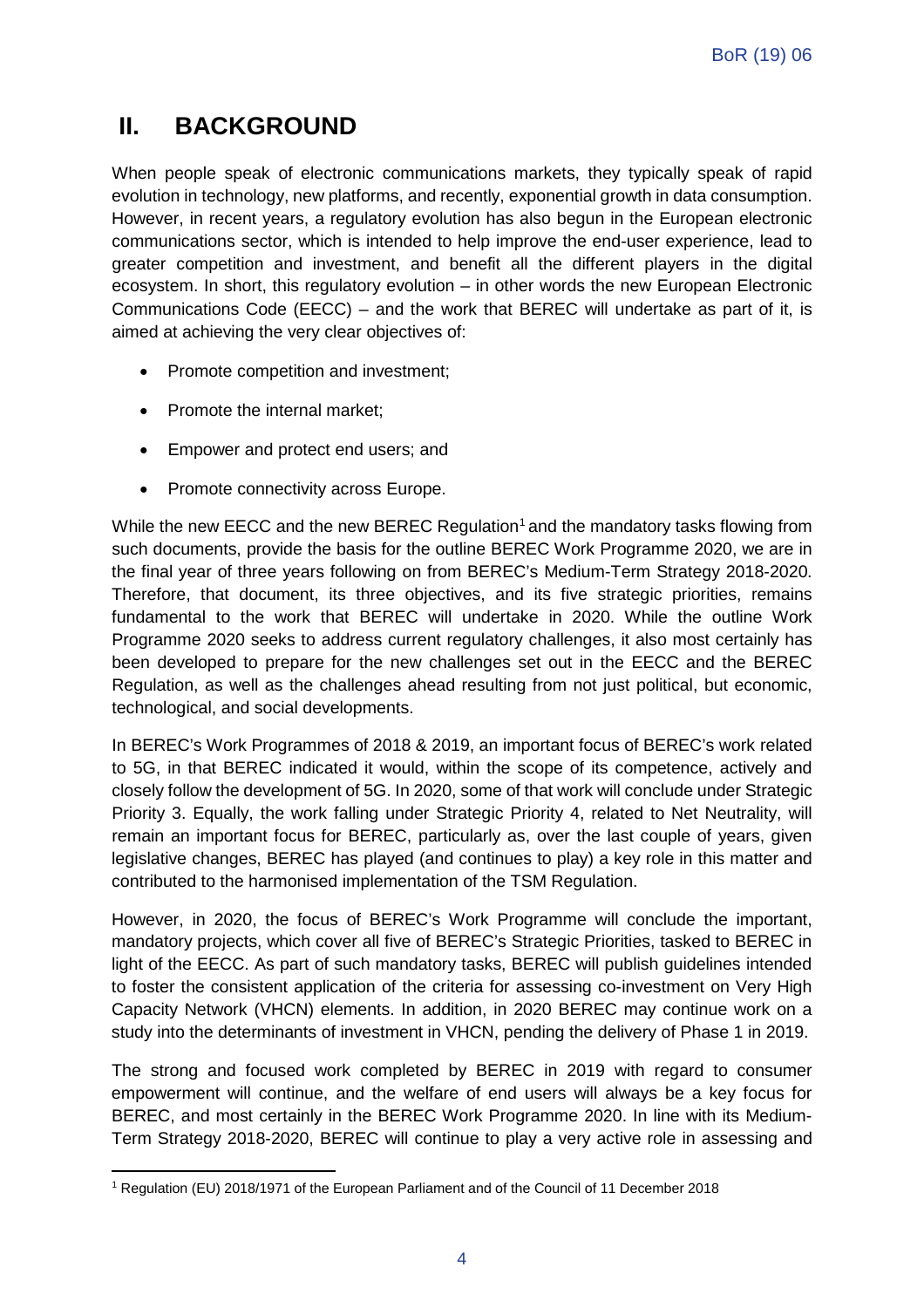promoting consumer empowerment and consumer protection. In 2020, BEREC intends, in light of the new EECC, to publish guidelines on quality of service parameters relevant for end users with disabilities.

Typically, when developing its annual work programme, BEREC includes work streams/projects/items that have been proposed by National Regulatory Authorities (NRAs), BEREC's own Expert Working Groups, and indeed third parties/stakeholders, during the initial consultation phase in the first half of a given year. The development of the Work Programme 2020 will be, in that sense, no different. However, in developing the Work Programme 2020, BEREC must allow sufficient capacity for the remaining tasks set out in the new EECC. And yet, BEREC expects that there should still be scope for, what could be termed as, "discretionary items of work" which will be defined as part of the Work Programme definition in 2019.

This outline Work Programme 2020 contains those items from the 2019 Work Programme which have been identified as carrying over into 2020, and other ad hoc or recurring items which are expected to be worked upon in 2020.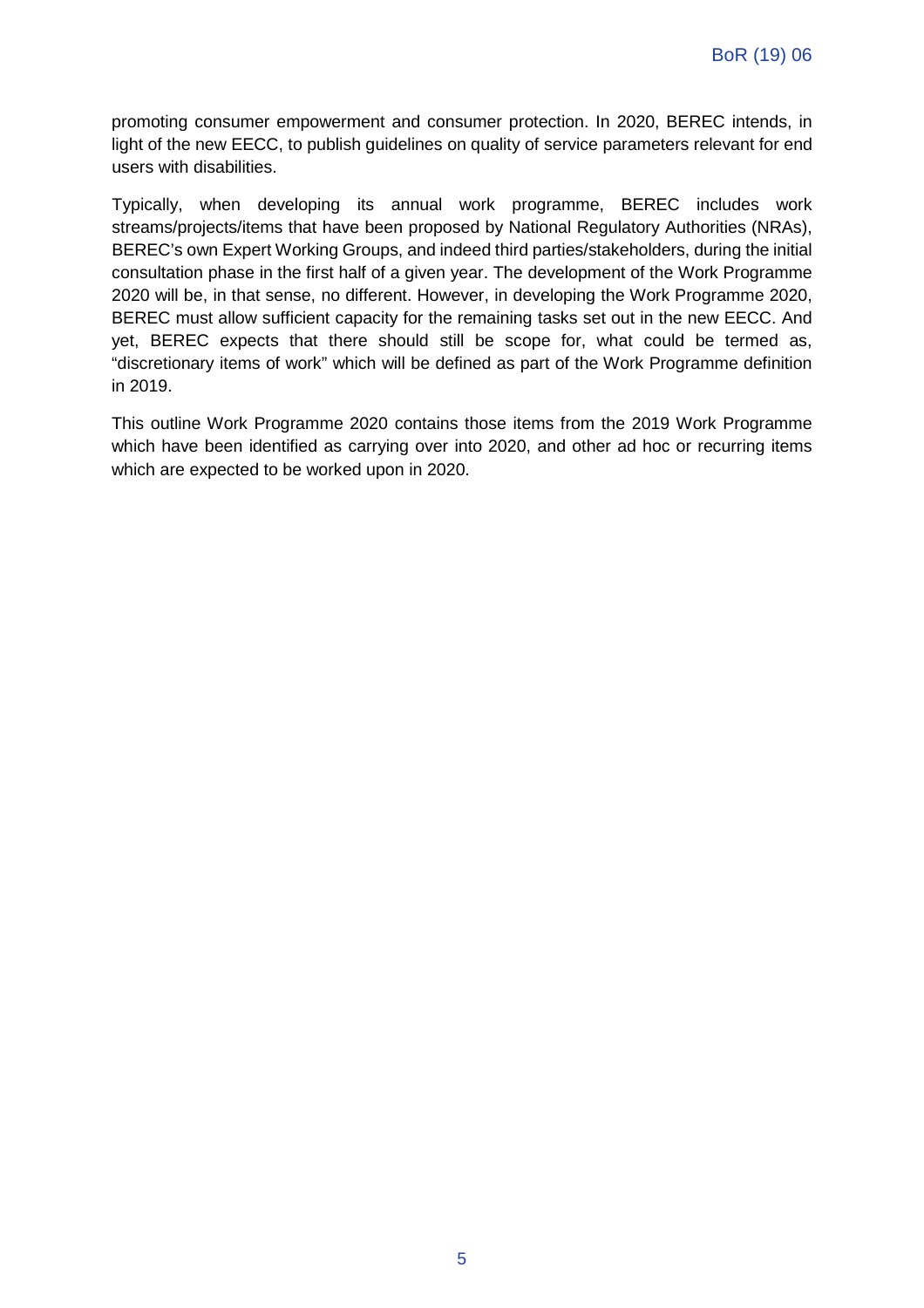### **III. BEREC WORK IN 2020**

Due to the extent of the mandatory work which BEREC is tasked with in light of the EECC, many of the projects set out in the following chapters of BEREC's outline Work Programme 2020 have been necessarily carried over from 2019. A number of items are also obligatory or recurrent tasks for BEREC. While the Annexes below provide an illustration and a list of BEREC's deliverables for 2020, the details per Strategic Priority are set out in the following chapters.

### **1. Strategic priority 1: Responding to connectivity challenges and to new conditions for access to highcapacity networks**

In its Medium-Term Strategy 2018-2020, BEREC included as a strategic priority the continuation of its work on identifying competition problems that may arise in different Member States (MSs) as high-speed networks are being developed and legacy networks phased out or where markets have become mature – with the intention to increase awareness on how incentives to invest change with changing market conditions and how competition is affected. In 2020, such work continues to be at the forefront of BEREC's Work Programme, given the importance placed on Very High Capacity Networks (VHCN) by the EECC, particularly with respect to co-investment (Article 76). The outline Work Programme 2020 therefore includes the following activities that contribute to this strategic goal.

#### **1.1. Guidelines on Very high capacity networks**

The EECC (Article 82) provides that "by two years after the date of entry into force of this Directive [EECC], BEREC shall, after consulting stakeholders and in close cooperation with the Commission, issue guidelines on the criteria a network has to fulfil in order to be considered a very high capacity network".

An essential basis of the project is a detailed analysis of the legal provisions in the EECC which define the term "very high capacity networks" (Article 2(2), recital 13). In addition, the project includes the collection of data on achievable network performance of networks defined in recital 13. The BEREC guidelines on very high capacity networks will then be based on this comprehensive database. Work commenced on this item in 2019.

**Deliverable**: BEREC guidelines on very high capacity networks

Public consultation: Yes; adoption at Plenary 2 2020

Adoption of final guidelines at Plenary 4 2020 for publication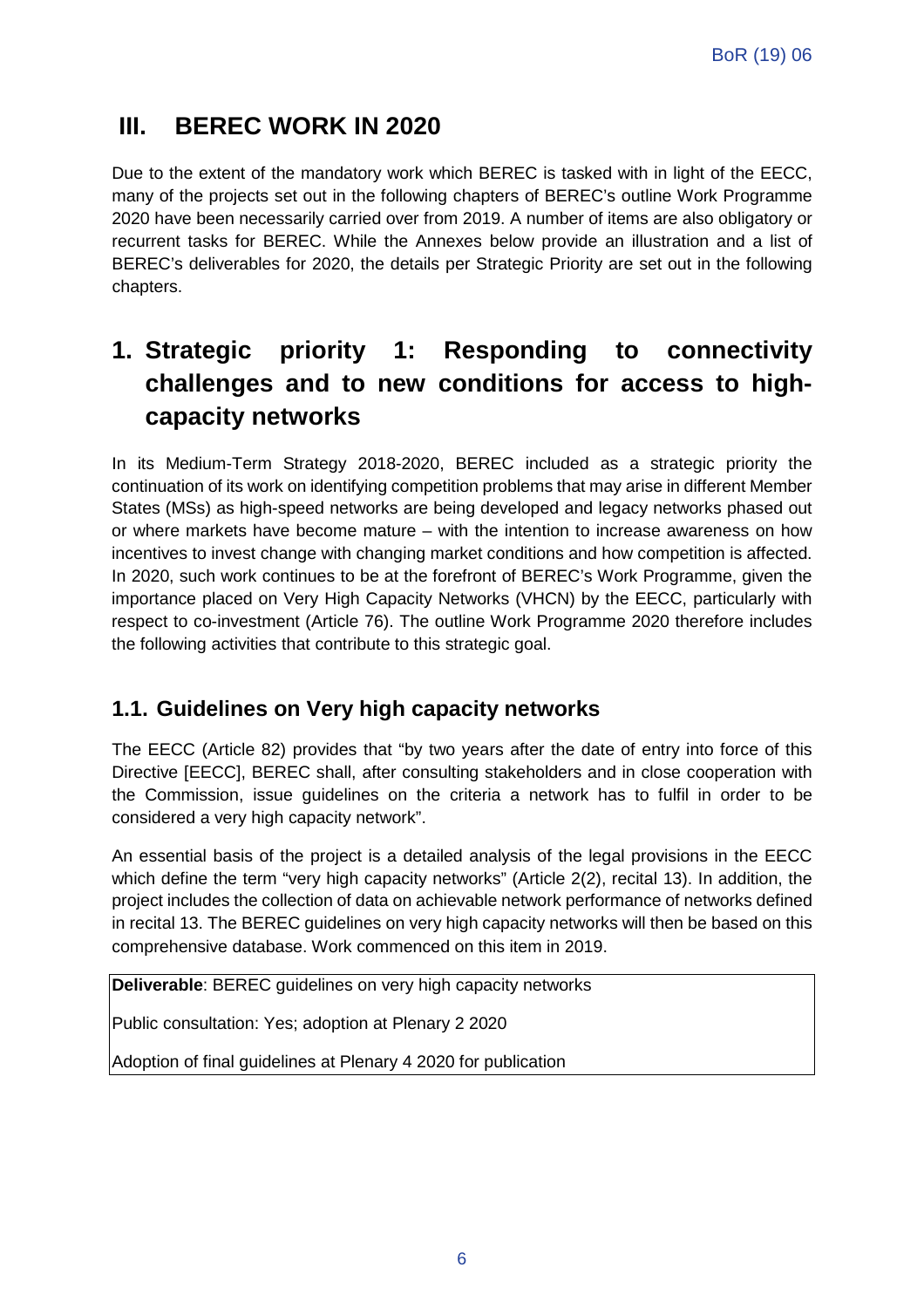#### **1.2. BEREC Study on the determinants of investment in very high capacity networks**

This is a research project, with the objective of providing insight into the complex interplay of factors which impact investment in network infrastructure. The project will involve the development of a system dynamics model that captures these factors and enables simulation and testing of various hypotheses about the impact of regulatory measures within the EU, as well as other factors that can influence the level of investment in very high capacity fixed networks (VHCN).

Phase 1 of this project is due to complete in 2019 and the second Phase of the project would only proceed based on approval and adoption of the first Phase by the Board of Regulators.

Phase 2 of the project, if approved, is expected to involve:

- calibrating the conceptual model for at least one BEREC member state and simulating the impact of different regulatory levers
- the provision of training to NRAs to allow for the calibration and use of the model after the conclusion of the project

**Deliverable**: BEREC Study on the determinants of investment in very high capacity networks

Public consultation: No

Phase 2 deliverable and timing to be decided

#### **1.3. Guidelines on the Identification of the network termination point**

The EECC (Article 61(7)) provides that "by 18 months after the date of entry into force of this Directive [EECC] in order to contribute to a consistent definition of the location of network termination points by national regulatory authorities, BEREC shall, after consulting stakeholders and in close cooperation with the Commission, adopt guidelines on common approaches to the identification of the network termination point in different network topologies. National regulatory authorities shall take utmost account of those guidelines when defining the location of network termination points." The objective of the project is to prepare these guidelines. The project will be based on the results of the BEREC report "Location of the network termination point" which was published in October 2018.

**Deliverable**: BEREC guidelines on common approaches to the identification of the network termination point in different network topologies

Adoption of final guidelines at Plenary 1 2020 for publication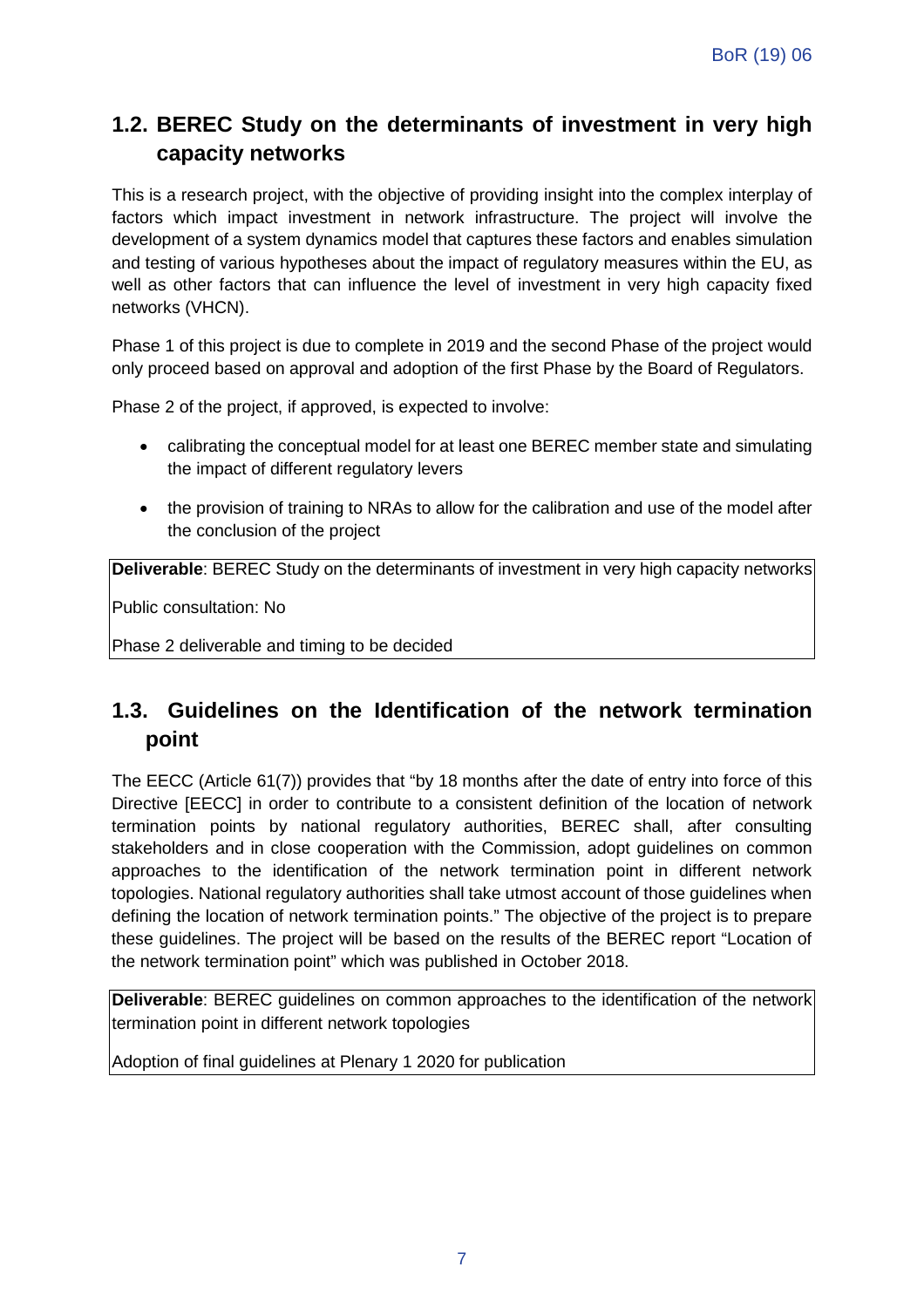### **1.4. Guidelines on the criteria for a consistent application of Article 61(3)**

The EECC (Article 61(3)) foresees that NRAs may impose, upon reasonable request, access to wiring and cables and associated facilities inside buildings or up to the first concentration or distribution point as determined by the NRA on electronic communication network providers and owners of such network elements where replication of those network elements would be economically inefficient or physically impracticable.

Where these obligations do not sufficiently address economic or physical barriers to replication, it may extend the imposition of such access obligations (including active or virtual access obligations if justified) beyond the first concentration or distribution point, to a point capable of hosting a sufficient number of end-user connections to be commercially viable for efficient access seekers. BEREC shall publish guidelines to set out the relevant criteria for determining:

- the first concentration or distribution point;
- the point, beyond the first concentration or distribution point, capable of hosting a sufficient number of end-user connections to enable an efficient undertaking to overcome the significant replicability barriers identified;
- which network deployments can be considered new;
- which projects can be considered small; and
- which economic or physical barriers to replication are high and non-transitory.

**Deliverable**: BEREC Guidelines on the criteria for a consistent application of Article 61(3) (concentration point etc.)

Public consultation: Yes; adoption at Plenary 2 2020

Adoption of final guidelines at Plenary 4 2020 for publication

#### **1.5. Guidelines on the consistent application of the co-investment criteria**

According to the EECC (Article 76), undertakings which have been designated as having significant market power in one or several relevant markets in accordance with Article 67 of the EECC may offer commitments in accordance with the procedure set out in Article 79 and subject to a series of conditions to open the deployment of a new very high capacity network that consists of optical fibre elements up to the end-user premises or base station, to coinvestment. Co-investment may take the form of co-ownership or long-term risk sharing through co-financing or through purchase agreements giving rise to specific rights of a structural character by other providers of electronic communications networks and/or services.

NRAs are required to assess whether the offer to co-invest complies cumulatively with a minimum set of conditions outlined in Art 76 (1) paragraphs (a) to (e), in order to decide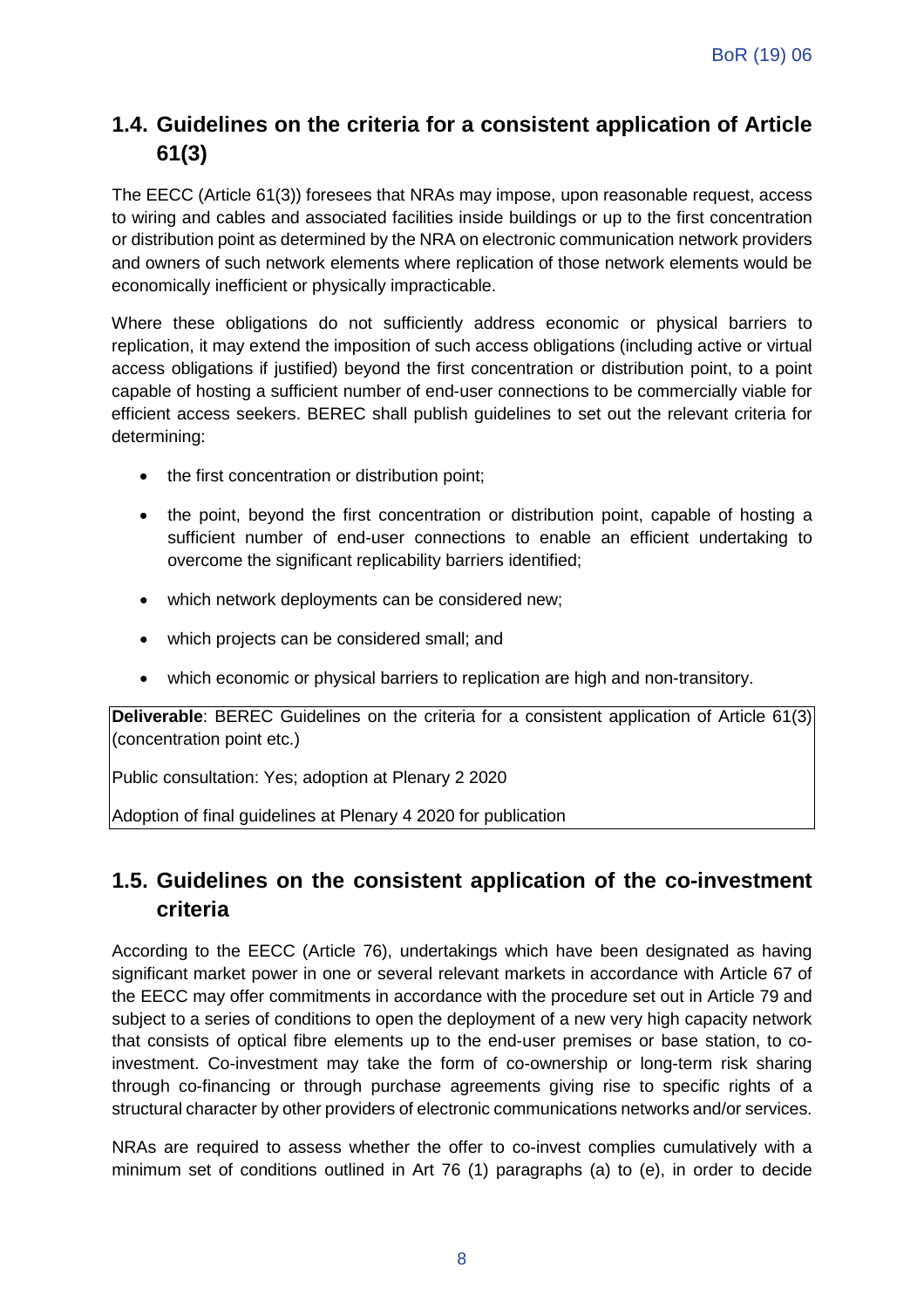whether or not to impose any additional obligations pursuant to Article 67 and Article 68. Therefore, the objective of this project is for BEREC to publish guidelines to foster the consistent application by NRAs of the criteria set out in Article 76(1) of the EECC

**Deliverable**: BEREC Guidelines to foster the consistent application of the criteria for assessing co-investments in very high capacity network elements

Public consultation: Yes; adoption at Plenary 1 2020

Adoption of final guidelines at Plenary 4 2020 for publication

#### **1.6. Opinion on the review of the EC Recommendation on Relevant Markets**

According to the EECC (Article 64), the European Commission shall adopt a Recommendation on Relevant Product and Service Markets. The Recommendation shall identify those product and service markets within the electronic communications sector and the characteristics of which may be such as to justify the imposition of regulatory obligations set out in this Directive, without prejudice to markets that may be defined in specific cases under competition law. This Recommendation will be the evolution of the Recommendation in force on Relevant Product and Service Markets reviewed in 2014. This Recommendation shall be reviewed at the latest by transposition date of the EECC and the Commission shall thereafter regularly review the Recommendation. The European Commission must take outmost account of the opinion of BEREC on this Recommendation.

BEREC will prepare an Opinion based on the documents and draft Recommendation to be published by the European Commission. Given the importance of this Recommendation for market analyses, exchanges and workshops with the European Commission shall be organised, in order to provide the Commission with NRAs' knowledge of the functioning of the markets and to ensure that BEREC questions and concerns will be addressed.

**Deliverable**: BEREC Opinion on the review of EC Recommendation on relevant markets

Public consultation: No

Timing to be decided, dependent on when the European Commission will publish the draft Recommendation

#### **1.7. Guidelines for geographical surveys of network deployments**

According to the EECC (Article 22(7)), by 18 months after its entry into force, in order to contribute to the consistent application of geographical surveys and forecasts, BEREC shall, after consulting stakeholders and in close cooperation with the Commission and relevant national authorities, issue guidelines to assist NRAs and/or other competent authorities on the consistent implementation of their obligations under this Article. Regarding Article 22, NRAs and/or other competent authorities shall conduct a geographical survey of the reach of electronic communications networks capable of delivering broadband ("broadband networks")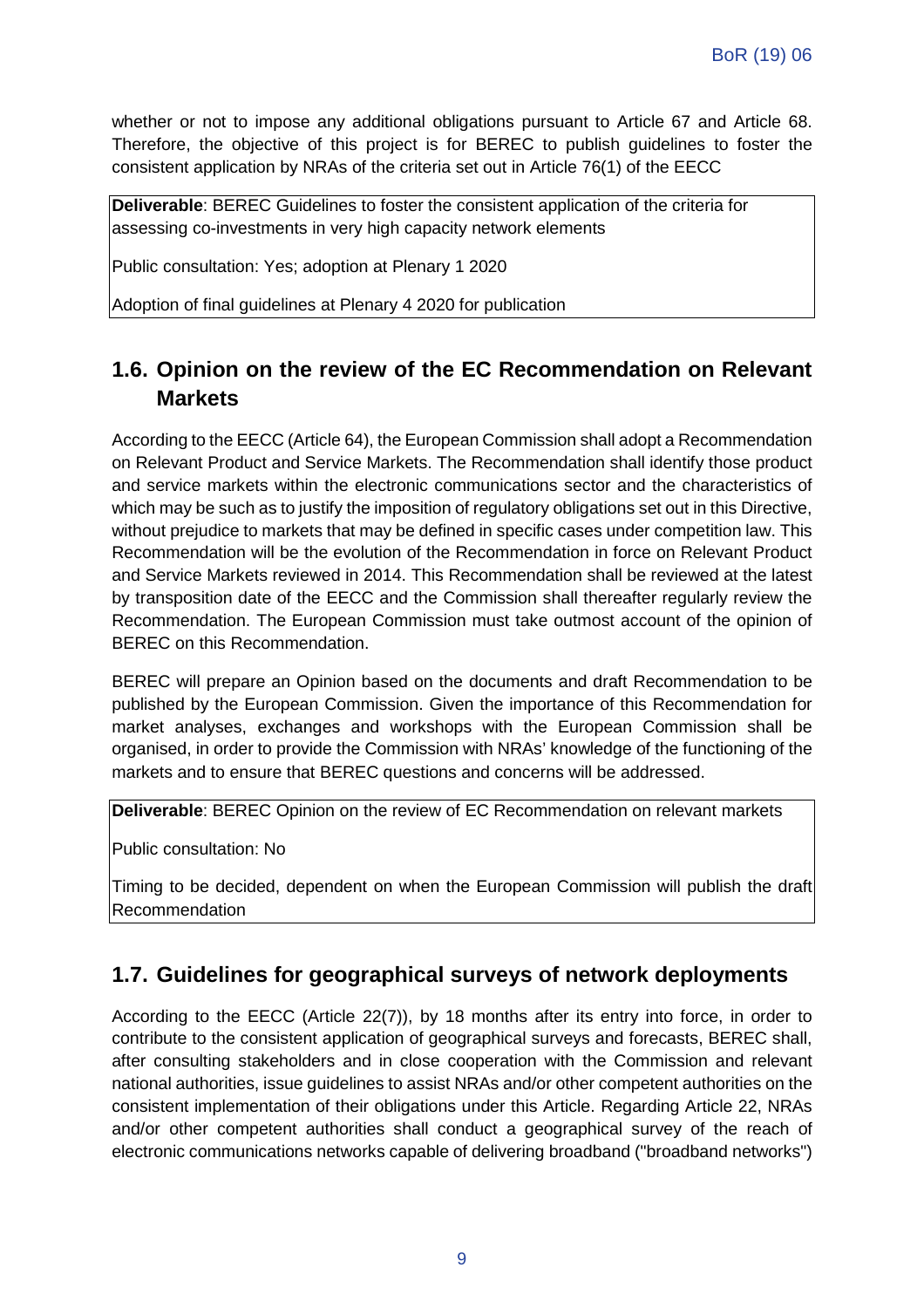within three years from deadline for transposition of the Directive and shall update it at least every three years.

The survey shall include:

- The geographic reach of networks (capable of delivering broadband) within the MS territory, and
- May also include a forecast for a period determined by the relevant authority of the reach of broadband networks, including very high capacity networks within the MS territory.

The information collected in the geographical survey shall be at an appropriate level of local detail and shall include sufficient information on the quality of service and parameters thereof.

**Deliverable**: BEREC Guidelines to assist NRAs on the consistent application of geographical surveys of network deployments

Adoption of final guidelines at Plenary 1 2020 for publication

### **2. Strategic priority 2: Monitoring potential bottlenecks in the distribution of digital services**

BEREC's second strategic priority is to evaluate and analyse how the various digital markets evolve over the lifetime of the Medium-Term Strategy, with a particular focus on how market power is distributed and how the existence of bottlenecks to competition can be addressed by BEREC. While much of the work allocated to this strategic priority in 2020 relates to the remaining mandatory tasks flowing from the EECC, BEREC expects to also include "discretionary work items" which will be defined during 2019 in the development the 2020 Work Programme.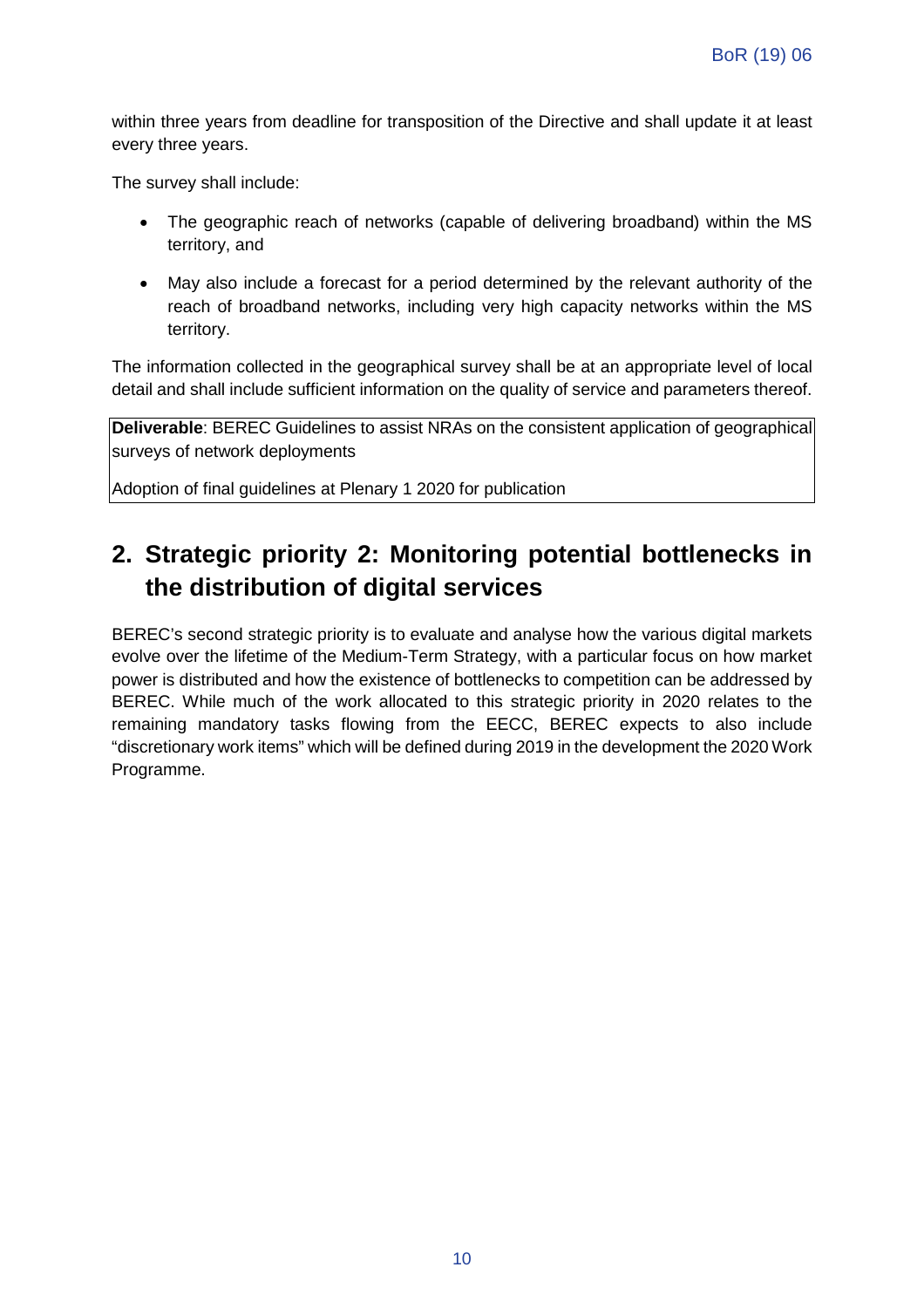### **3. Strategic priority 3: Enabling 5G and promoting innovation in network technologies**

In 2018 and 2019, BEREC made 5G a key focus of its Work Programme. BEREC intends, within the scope of its competence, to continue actively and closely following the development of 5G and will, where relevant, work in cooperation with other EU bodies (in particular RSPG) to identify potential hurdles to a smooth and quick implementation in the Member States. While the focus in 2020 will be on the mandatory work tasked to BEREC in light of the EECC, enabling 5G and the promotion of technological innovation remains a key objective for BEREC.

#### **3.1. The impact of 5G on regulation**

In 2018, BEREC commissioned a study on the implications of 5G deployments on future business models and published a report on infrastructure sharing. Further, following a public consultation, BEREC published a Common Position on mobile coverage information for consumers, which comprises the following:

1. Technical specifications for providing relevant and comparable information on mobile coverage to European consumers,

- 2. The use of signal predictions for mobile coverage estimation,
- 3. Ensuring the accuracy of coverage information provided to the public, and
- 4. Availability and presentation of mobile coverage information.

In 2019, BEREC will commence an assessment on the impact of 5G on regulation and the role of regulation in enabling the 5G ecosystem to include how regulation could influence the pace at which innovative services are brought to market – especially vertical solutions. Additional aspects to this work could also include focusing on other relevant aspects, such as:

- Aspects of 5G networks coverage and quality of service
- Exploring national practices in relation to the rollout of small cells.

The overall project will also consider other issues on which 5G may have an impact (market definition, network slicing and net neutrality<sup>[2](#page-11-0)</sup>, numbering, wholesale access to mobile networks to enable competition in vertical applications, roaming, switching barriers, and the extent to which similar issues might arise in the deployment of IoT solutions using pre-5G networks). BEREC intends to explore and highlight the expected benefits from a consistent and coherent presentation of coverage information for 5G deployments for use by market sectors other than mobile network operators (e.g. by new vertical applications and use cases; automotive,

<span id="page-11-0"></span> $\overline{a}$ <sup>2</sup> Concerning the net neutrality aspect of this project, coordination is foreseen in 2019 between the BEREC Open Internet Expert Working Group and the BEREC Planning and Future Trends Expert Working Group.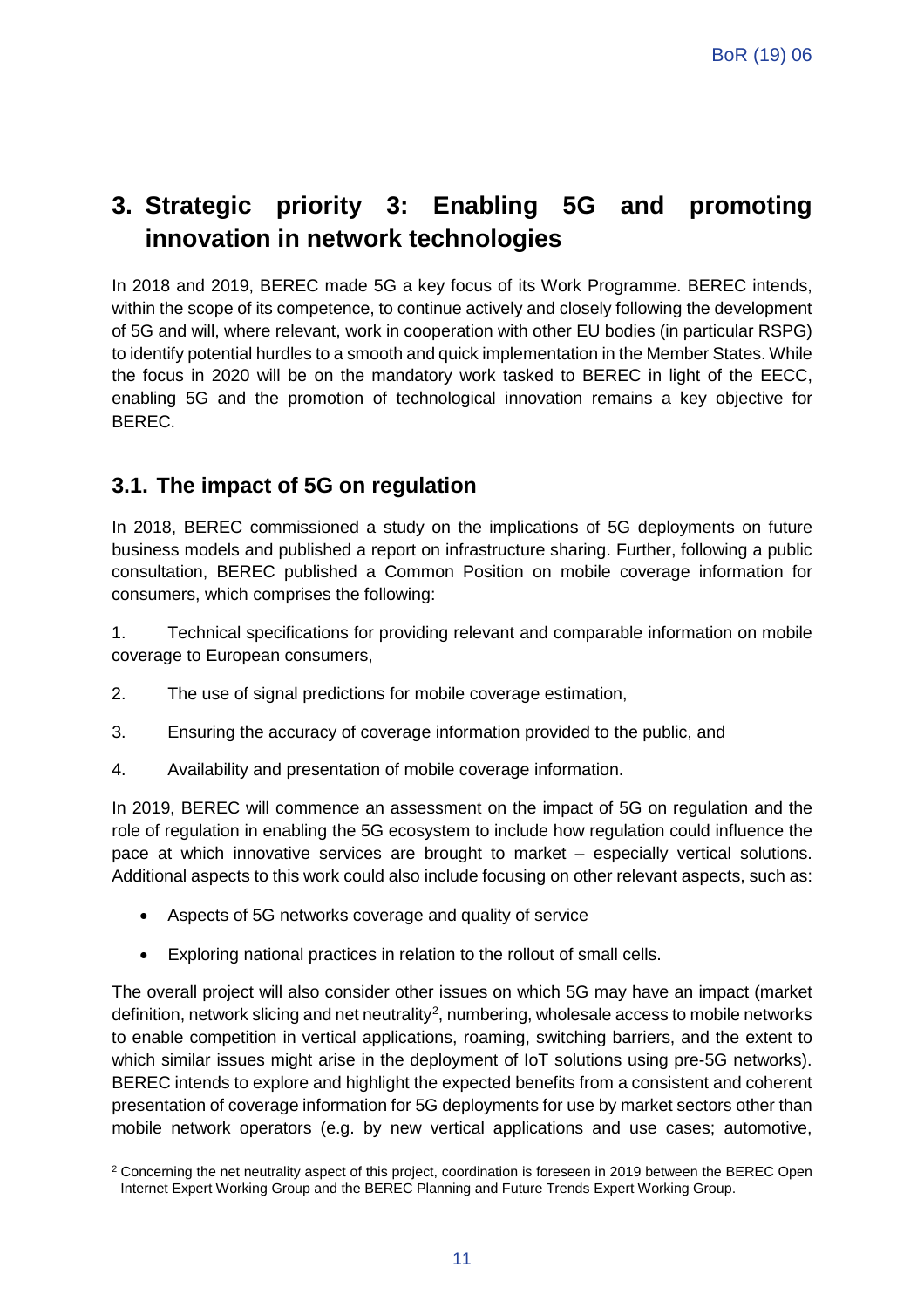industrial, environmental monitoring use cases). The timing of the two deliverables set out below allows for the results of the "feasibility study" on development of coverage information for 5G deployments to provide input to the report on the impact of 5G on regulation

**Deliverable**: BEREC Report on the impact of 5G on regulation and the role of regulation in enabling the 5G ecosystem

Adoption of final report at Plenary 2 2020 for publication

**Deliverable**: BEREC Feasibility study on development of coverage information for 5G deployments

Adoption of final report at Plenary 1 2020 for publication

#### **3.2. Peer review process**

According to the EECC (Article 35), when an NRA and/or competent authority intends to undertake a selection procedure in relation to radio spectrum bands for which technical conditions have been harmonised in order to enable their use for wireless broadband electronic communications networks and services, it shall inform the RSPG about any such draft measures and indicate whether and when it requests the RSPG to convene a Peer Review Forum.

When requested to do so, the RSPG shall organise a Peer Review forum in order to discuss and exchange views on the draft measures transmitted and shall facilitate the exchange of experiences and best practices on the draft measures transmitted by NRAs or competent authorities.

The Peer Review forum shall be open to voluntary participation by experts from other competent authorities and BEREC.

In 2018, BEREC published a report on practices on spectrum authorisation, award procedures and coverage obligations with a view to considering their suitability to 5G. In 2019, BEREC experts will build upon this report to further exchange good practice in preparation for the Peer Review forum.

**Deliverable**: As required, BEREC participation in peer review forums to discuss and exchange views on draft national measures related to internal market procedures for radio spectrum

Public Consultation: No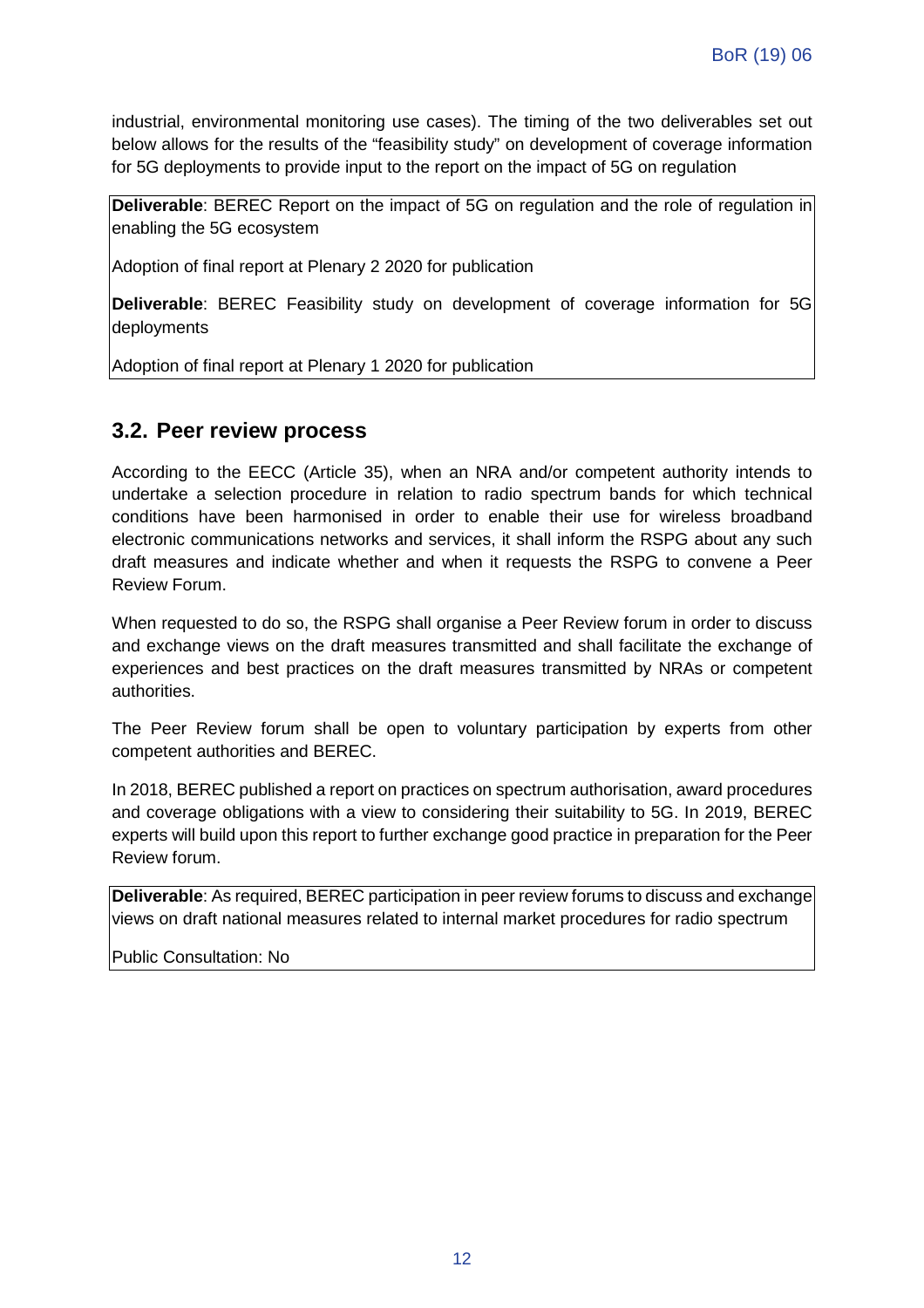### **4. Strategic priority 4: Fostering a consistent approach of the net neutrality principles**

BEREC has a long history of working on Net Neutrality issues and with the growing trend among consumers towards internet-enabled services expected to continue, preserving open internet access will become ever more important and BEREC will continue to work actively to support national regulators in applying the Regulation in a consistent way throughout Europe. In 2020, that work will continue as BEREC examines and analysis the ways in which net neutrality is affected by changes in markets and new technologies and encourages national regulators to share experience on the practical implementation of the Regulation and the BEREC guidelines.

#### **4.1. Update to the Guidelines on Net Neutrality**

In 2018 BEREC conducted a public consultation of the evaluation of the application of Regulation 2015/2120 and BEREC Net Neutrality Guidelines. Based on this, BEREC published an Opinion, in which it recommended to update or clarify selected parts of the 2016 NN Guidelines. Based on the 2018 evaluation of the Net Neutrality Guidelines, as expressed in more detail in the BEREC Opinion and the consultation report, this work stream<sup>[3](#page-13-0)</sup> will finalize and publish updated NN Guidelines.

**Deliverable**: Update to the BEREC Guidelines on Net Neutrality

Adoption of final Guidelines at Plenary 1 2020 for publication depending on the relevant EC decision

### **4.2. Report on the implementation of Regulation (EU) 2015/2120 and BEREC Net Neutrality Guidelines**

In 2016 BEREC published Net Neutrality guidelines as mandated by Regulation 2015/2120. This regulation also prescribes that NRAs shall "closely monitor and ensure compliance" with the Regulation, and that NRAs shall "publish reports on an annual basis regarding their monitoring and findings". In 2017 and 2018 BEREC published a report on the implementation of the Regulation, based on the NRAs annual reports.

In 2020, BEREC will monitor the implementation of the Net Neutrality provisions among NRAs and will develop an annual European-level Net Neutrality report. In addition, a forum will be maintained to allow NRAs to informally discuss national cases and questions relating to the coherent application of the Net Neutrality Regulation, including cases of zero-rating.

**Deliverable**: BEREC Report on the implementation of Regulation (EU) 2015/2120 and BEREC Net Neutrality Guidelines

Public consultation: No

<span id="page-13-0"></span> $\overline{a}$ <sup>3</sup> It should be noted that the Net Neutrality Guidelines review might be postponed if the Commission decides to revise the regulation.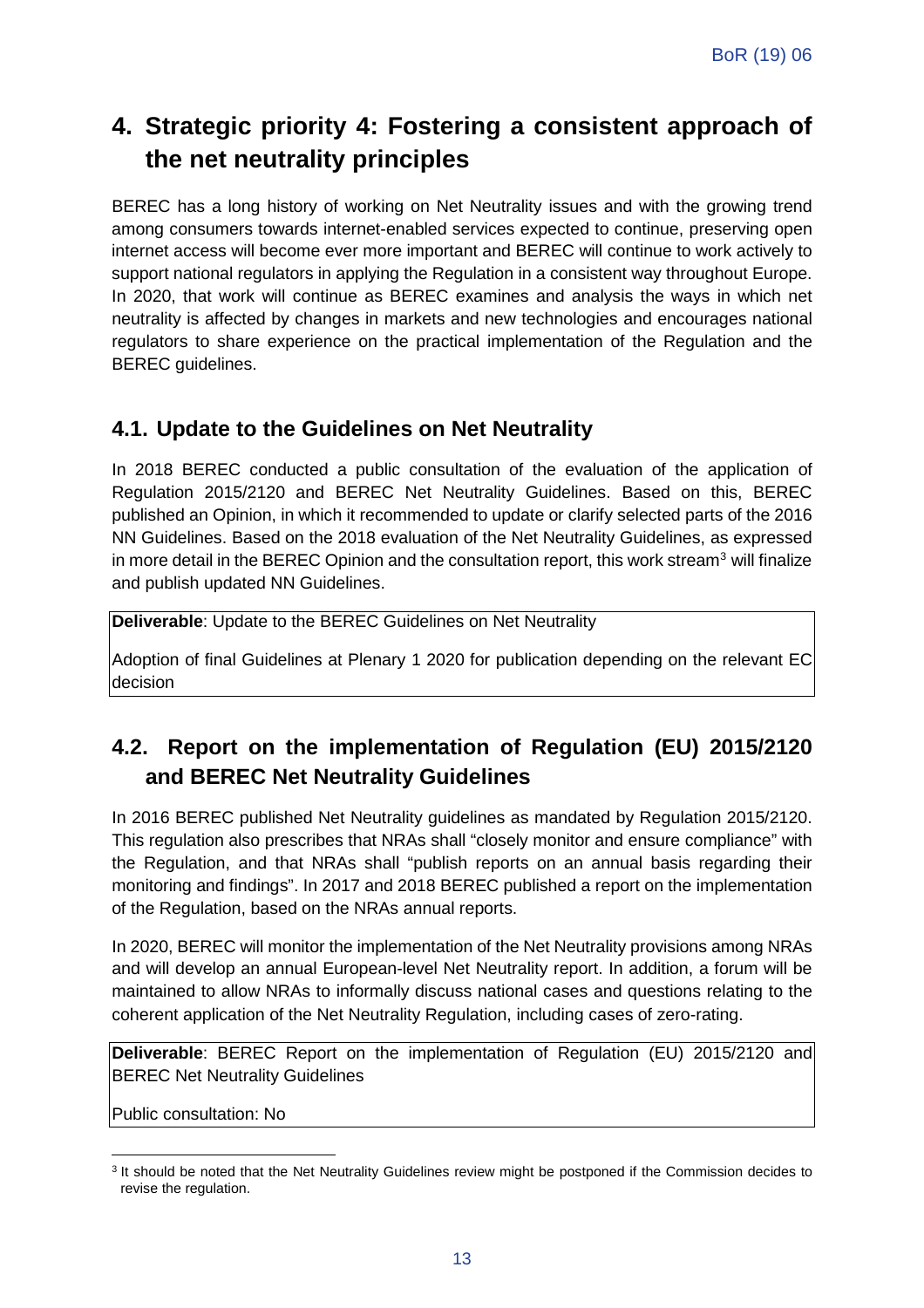Adoption of final report at Plenary 3 2020 for publication

### **5. Strategic priority 5: Exploring new ways to boost consumer empowerment**

The empowerment of end users is one of the three strategic pillars of BEREC. This objective was given added weight when BEREC put in place the five strategic priorities in its Medium-Term Strategy 2018-2020. BEREC always seeks to ensure that consumers have the information and tools to make informed choices and engage effectively with the market. One of the key provisions of the EECC is the imposition of consumer protection rules on the basis of full harmonisation at EU level, based on best practices in member states. As a result, the work of BEREC in 2020 continues the distinct focus on mandatory tasks flowing from the EECC which are intended to improve the welfare of consumers with regards to electronic communications markets. The Work Programme 2020 therefore includes the following activities that contribute to this strategic goal.

#### **5.1. Guidelines on common criteria for undertakings other than ECN/ECS to manage numbering resources**

According to the EECC (Article 93(2)), NRAs and/or other competent authorities may also grant rights of use for numbering resources from the national numbering plans for the provision of specific services to undertakings other than providers of electronic communications networks or services, provided that those undertakings demonstrate their ability to manage those numbers and sufficient and adequate numbering resources are made available to satisfy current and foreseeable future demand. Those undertakings shall demonstrate their ability to manage the numbering resources and comply with any relevant requirements set out pursuant to Article 94. It has to be taken into account that granting rights of use of numbering resources for undertakings other than ECN or ECS is a national competence and not an obligation required by the EECC. In this respect implementation may vary from MS to MS.

The EECC provides (Article 93(2)) that BEREC shall adopt, after consulting stakeholders and in close cooperation with the Commission, guidelines on common criteria for the assessment of the ability to manage numbering resources and the risk of exhaustion of numbering resources. Guidelines on the risk of exhaustion of numbering resources should be based on benchmarking NRA inputs and best practices, given that the legislative framework, the processes and the practices may vary from MS to MS. The purpose of this project is to produce these guidelines.

**Deliverable**: BEREC Guidelines on common criteria for the assessment of the ability of undertakings other than ECN or ECS to manage numbering resources

Adoption of final Guidelines at Plenary 1 2020 for publication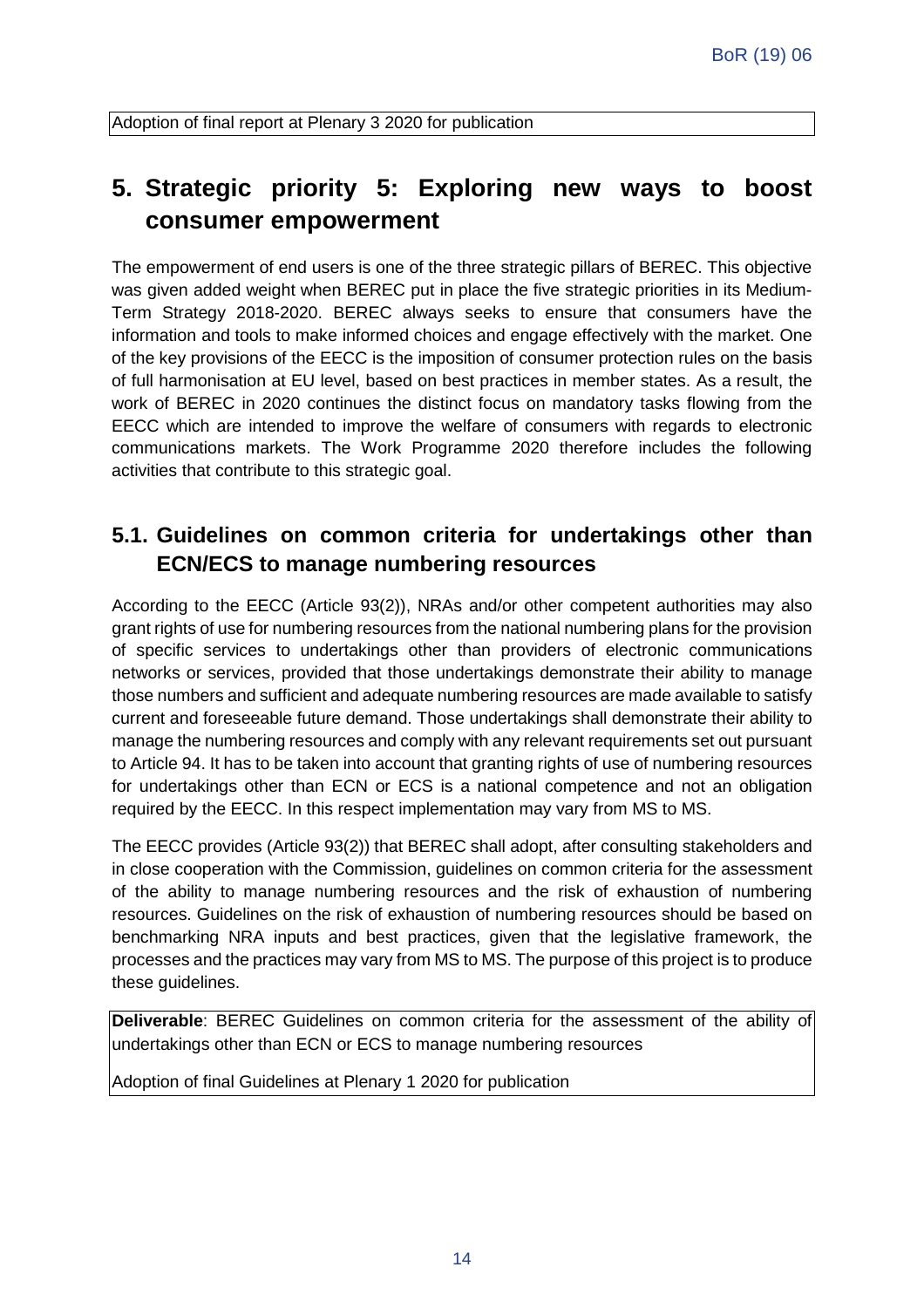#### **5.2. Guidelines detailing quality of service parameters**

According to the EECC (Article 104(2) and Annex X), in order to contribute to a consistent application of this paragraph and of Annex X, BEREC shall adopt, after consultation of stakeholders and in close cooperation with the Commission, guidelines on detailing the relevant quality of service parameters, including parameters relevant for end-users with disabilities, the applicable measurement methods, the content and format of publication of the information, and quality certification mechanisms. BEREC is therefore tasked with producing guidelines in order to contribute to the consistent application of Article 104(2) and Annex X.

The purpose of this project is to prepare and publish these guidelines. The project will address the constituent elements of the legislative task assigned to BEREC, including:

- What are the relevant Quality of Service (QoS) parameters, including, where appropriate the ETSI and ITU standards set out in Annex X of the EECC in relation to Interpersonal Communications Services (ICS) and Internet access service (IAS), respectively
- What are parameters relevant for end-users with disabilities
- What are the applicable measurement methods for these QoS parameters
- What QoS information should be published and in what form should it be published, including factors that may impact the QoS such as control of signal transmission or network connectivity

**Deliverable**: BEREC Guidelines detailing QoS parameters of IAS and publicly available ICS an/d the publication of information

Adoption of final guidelines at Plenary 1 2020 for publication

#### **5.3. Report on Member States' best practices to support the defining of adequate broadband internet access service**

According to the EECC (Article 84(3)), BEREC shall, in order to contribute towards a consistent application of this Article, after consulting stakeholders and in close cooperation with the Commission, taking into account available Commission (Eurostat) data, adopt a report on Member States' best practices in respect of defining the adequate broadband internet access service.

BEREC is tasked with adopting a report on Member States' best practices in respect of defining the adequate broadband IAS, in accordance with their obligation to ensure that all consumers have access at an affordable price, in light of specific national conditions, to an available adequate broadband IAS. The best practice report shall seek to gather and analyse relevant information including:

• Relevant data available from the EU Commission (Eurostat) regarding the availability and quality of broadband IAS in MS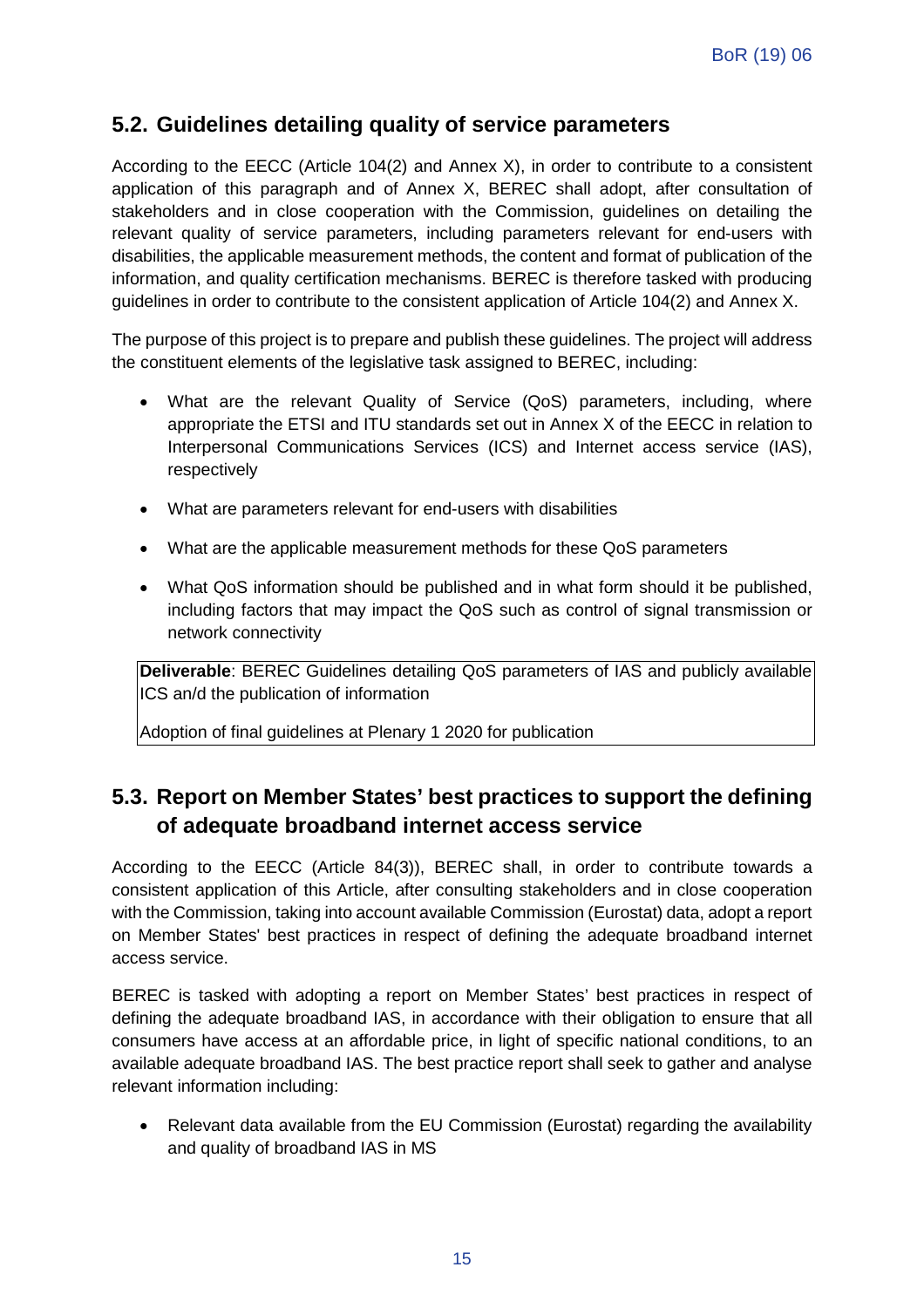- How to determine the bandwidth necessary for supporting the minimum set of services set out in Annex V of the EECC
- What criteria MS might use to deem that an available adequate broadband IAS, not provided at a fixed location, should be made available at an affordable price in order to ensure consumers' full social and economic participation in society

**Deliverable**: BEREC report on Member States' best practices to support the defining of adequate broadband IAS

Adoption of final report at Plenary 2 2020 for publication

#### **5.4. Guidelines on how to assess the effectiveness of public warning systems transmitted by alternative means to mobile NB-ICS**

According to the EECC (Article 110), Member States shall ensure that, when public warning systems regarding imminent or developing major emergencies and disasters are in place, public warnings are transmitted by providers of mobile NB-ICS to end-users concerned. Article 110 further provides that Member States may determine that public warnings may be transmitted through means other than mobile NB-ICS and broadcasting services, or through a mobile app (relying on an IAS) provided that the effectiveness of the system is equivalent (to that transmitted by NB-ICS) in terms of coverage and capacity to reach end users. Further, public warnings must be receivable by end users in an easy manner.

BEREC has been tasked with publishing Guidelines on how to assess whether the effectiveness of public warnings transmitted through ECS, other than mobile NB-ICS and broadcasting services, or through a mobile app (relying on an IAS) are equivalent to those transmitted through mobile NB-ICS.

**Deliverable**: BEREC Guidelines on how to assess the effectiveness of public warning systems transmitted by different means

Adoption of final Guidelines at Plenary 2 2020 for publication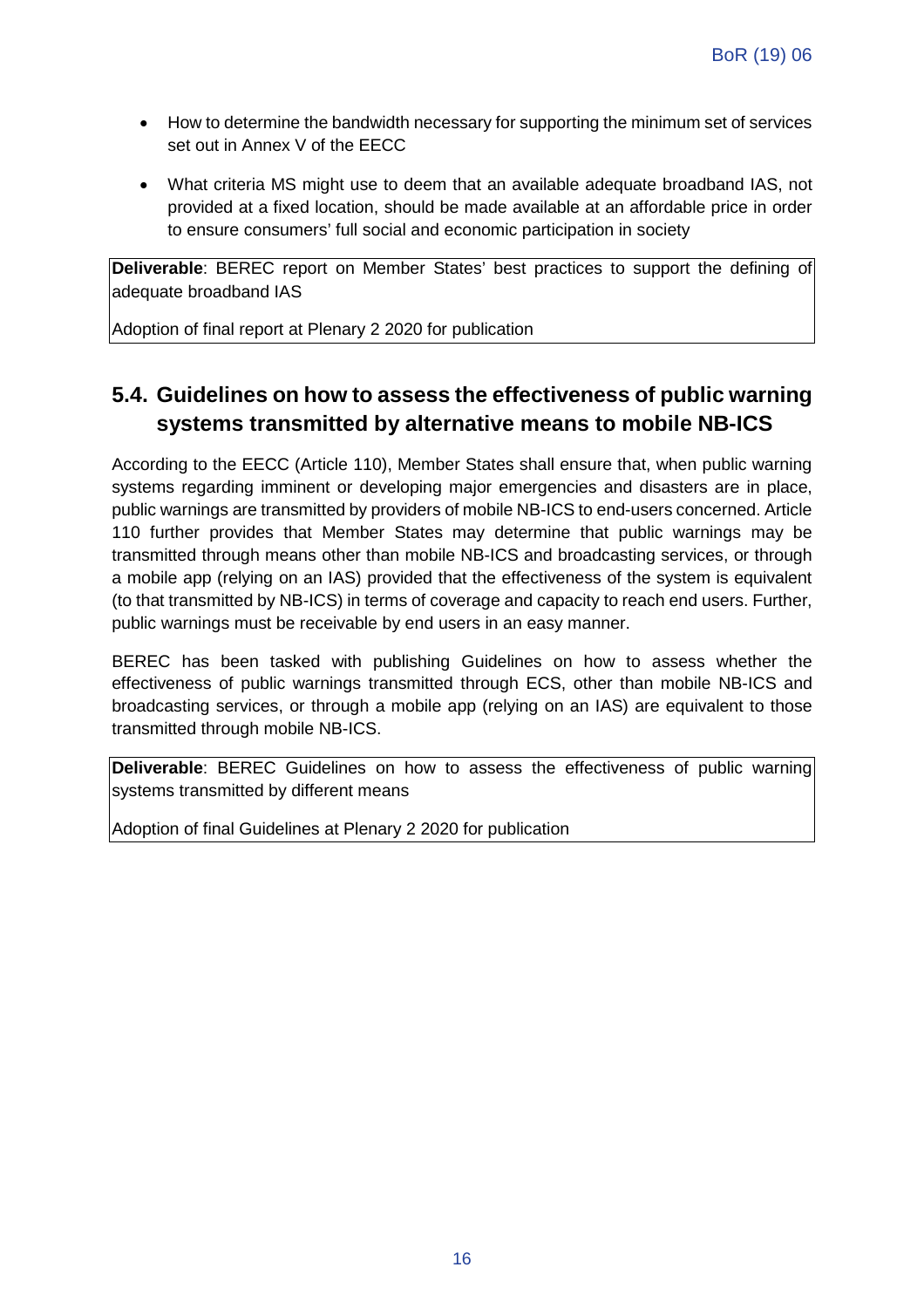### **6. BEREC obligatory work and stakeholder engagement**

Beyond the work of BEREC explicitly set out above and intended to be delivered over the next 12-18 months, there are also a significant number of tasks that BEREC carries out on an ongoing basis under a number of different headings. Those headings can be summarised as follows:

- European Electronic Communications Code
- Roaming
- Quality and efficiency (which focuses on the regular benchmarking of statistics and indicators)
- Communication and cooperation

This obligatory work and BEREC's engagement with its stakeholders is intended to promote effective regulation based on high-quality professional standards applied by independent national regulators. BEREC will continue to engage with stakeholders, with the goal of focusing its work on issues that are relevant to them, and BEREC will also strive to enhance its cooperation with the EU institutions and international forums. BEREC is committed to such principles. The outline Work Programme 2020 therefore includes the following activities that contribute to BEREC's objective with respect to these principles.

#### **European Electronic Communications Code**

#### **6.1. Ad hoc input to the European Union institutions/NRAs**

Other than the inputs, already mentioned, to be provided to the European Commission as required (i.e. the Opinion on the Commission's evaluation on the functioning of the wholesale roaming market and the Opinion on the review of the Commission's Recommendation on relevant markets), BEREC will remain available to provide ad hoc input on request to the European Union institutions (European Commission, Parliament and Council)/NRAs, particularly during the implementation process for the EECC.

**Deliverable**: BEREC Opinions, Reports, position and input papers, technical background analyses, depending on specific requests by the EU Institutions (European Commission, Parliament and Council)/NRAs and on needs emerging during the implementation process

#### **6.2. Database of E.164 numbers of European emergency services**

According to the EECC (Article 109(8)), BEREC shall maintain a database of E.164 numbers of European emergency services to ensure that they are able to contact each other from one Member State to another, if such a database is not maintained by another organisation. The referred PSAP-DIR (Public Safety Answering Point Directory), which is a directory of contact information for PSAPs in Europe, is currently maintained by a non-governmental organisation (the European Emergency Number Association (EENA), based in Brussels). In 2015, EENA requested that CEPT/ECO would take over responsibility for the database. After a careful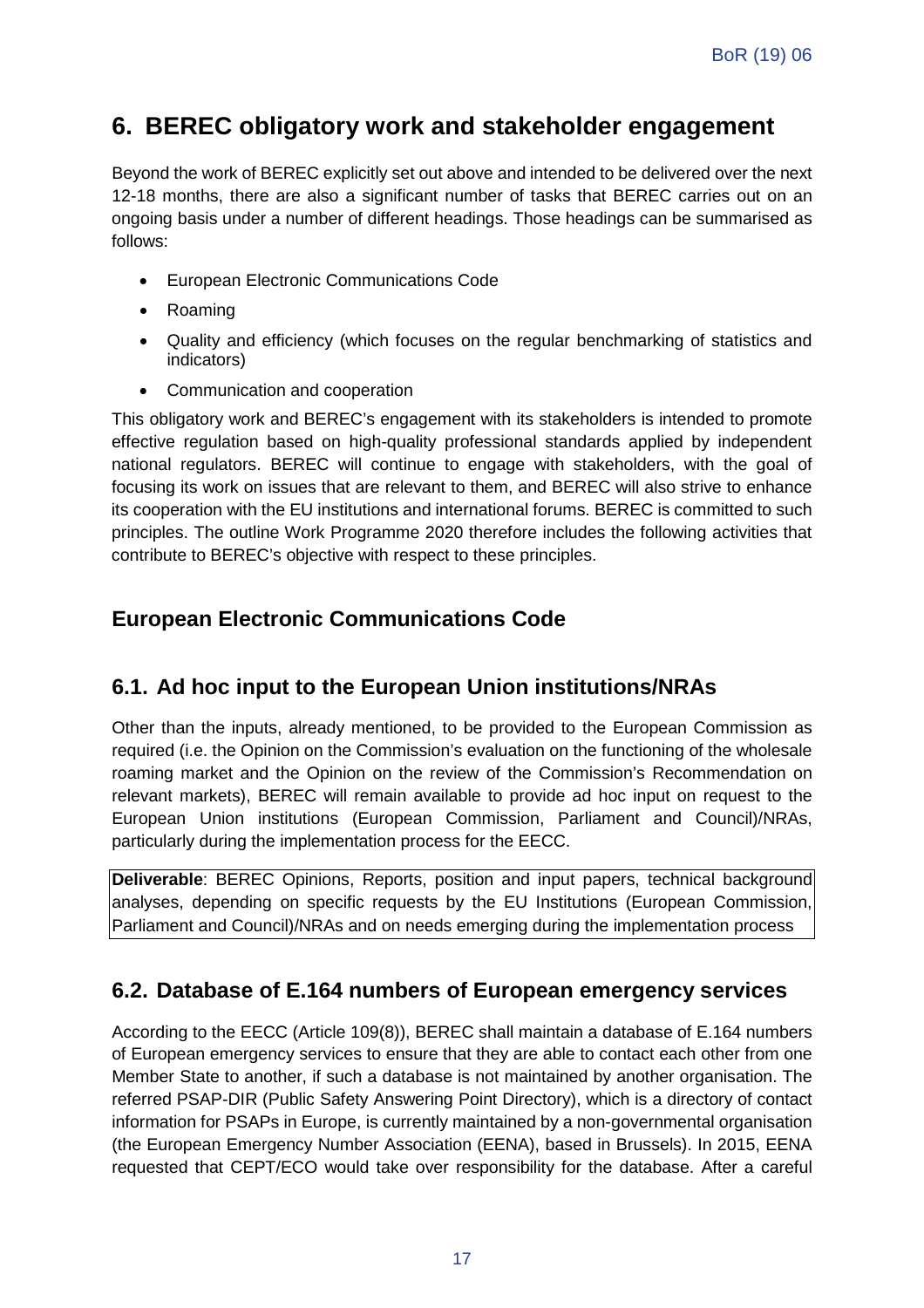consideration of the request and carrying out a feasibility study (ECC Report 264), the CEPT/ECO agreed to commit resources to the project and work has now commenced on the development of a new and more secure PSAP Directory (PSAP-DIR) which will be developed by the ECO until 1st December 2018.

In 2020, BEREC will continue to communicate with European Conference of Postal and Telecommunications (CEPT)/ European Communications Office (ECO), in order to get all necessary information on this project and decide whether this activity should be carried out under BEREC's remit.

**Deliverable**: Database of E.164 numbers of European emergency services

Database to be finalised and functioning by Plenary 3 2020, pending communication with CEPT/ECO

#### **6.3. Database of numbering resources with a right of extraterritorial use within the European Union**

According to the EECC (Article 93(4)), BEREC shall establish a central registry database on the numbering resources with a right of extraterritorial use within the Union. For this purpose, to which NRAs and/or competent authorities shall transmit the relevant information to BEREC. There are numbering resources that exist in some MS, and there are other MS where these resources do not exist, or their use is forbidden.

The EECC made a step towards harmonisation, but many details remain in national competence. In this respect, BEREC will be required to constantly monitor the implementation status of each MS in order to be able to establish and keep the database up to date. NRAs should communicate to BEREC an up to date list on the competent authority on numbering issues in their MS. BEREC will rely on the resources of the BEREC Office for maintaining the database.

**Deliverable**: Database of numbering resources with a right of extraterritorial use within the European Union

Database to be finalised and functioning by Plenary 4 2020

### **6.4. BEREC input to the setting of single EU-wide maximum fixed/mobile voice termination rates**

According to the EECC (Article 75), by 31 December 2020 the Commission shall, taking utmost account of the opinion of BEREC, adopt a delegated act setting a single maximum EUwide mobile voice termination rate and a single maximum EU-wide fixed voice termination rate, which is imposed on any operator active on each of the markets of mobile voice termination and fixed voice termination respectively in any Member State. To that end the Commission shall, when setting the single maximum EU-wide fixed voice termination rate and mobile voice termination rate for the first time, take into account the weighted average of efficient costs in fixed and mobile networks.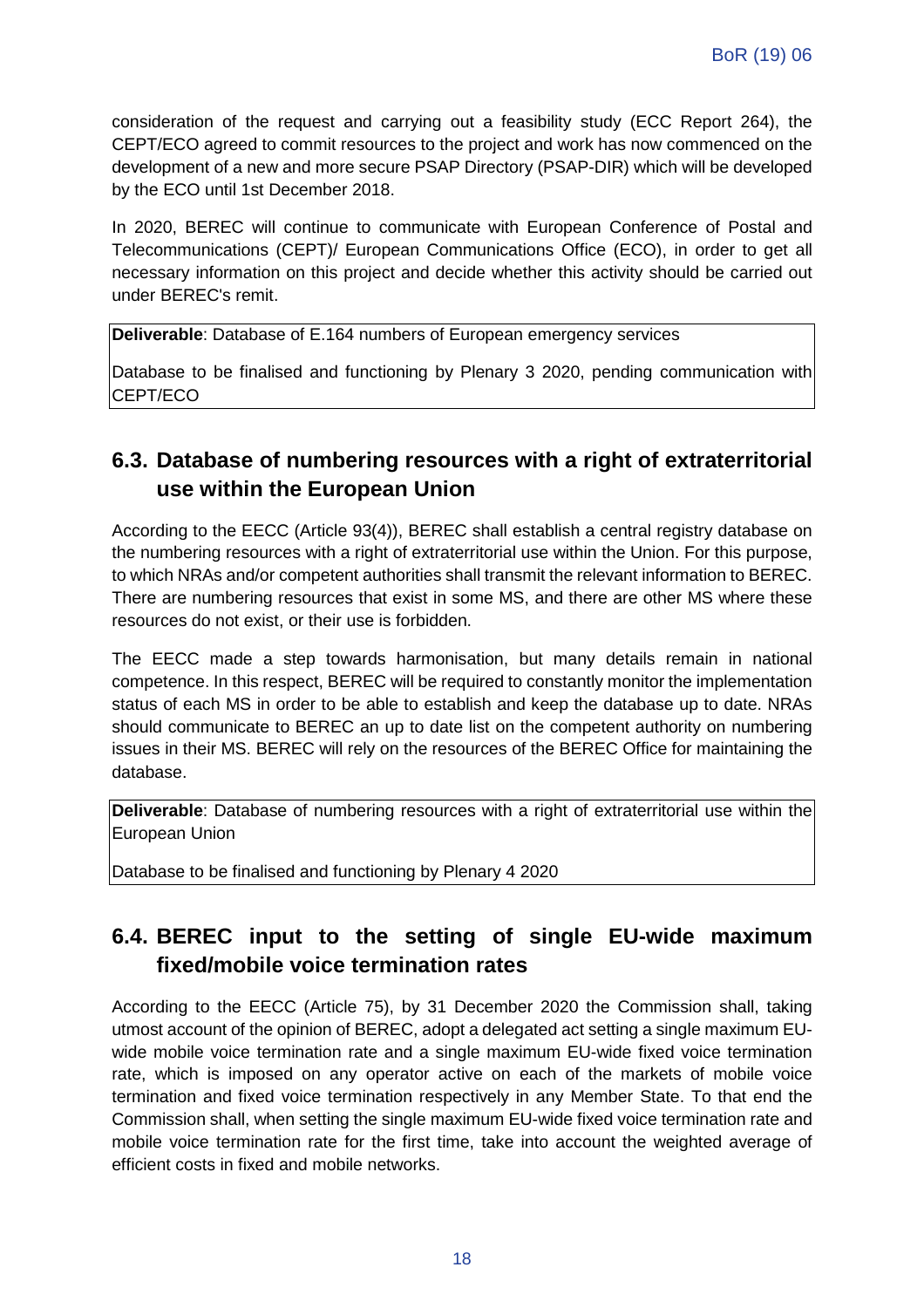NRAs shall closely monitor and ensure compliance with the application of the single maximum EU-wide mobile and fixed voice termination rates by providers of termination services. NRAs shall annually report to BEREC and the Commission concerning the application of this Article.

Depending on the Commission's plan, ahead of the expected deadline for adoption, a BEREC Opinion on the draft delegated act will be required. BEREC may also be requested to produce comments and specific analysis for providing feedback to the Commission. The scope of the opinion will be to assess the evolution of fixed and mobile termination rates (FTRs and MTRs), the changes in consumption patterns for fixed and mobile services, and the potential effects on operators of setting single maximum EU-wide wholesale termination rates for both fixed and mobile voice.

**Deliverable**: BEREC input to the Commission's delegated act setting single EU-wide maximum MTR and FTR

Public consultation: No

Adoption of final Opinion at Plenary 3 2020 for publication

#### **Roaming**

#### **6.5. BEREC input on the weighted average of maximum mobile termination rates across the EU**

According to Article 6e(2) of the Roaming Regulation as amended by Regulation 2015/2120, the European Commission has to review the Implementing Acts setting out the weighted average of maximum mobile termination rates every year in accordance with the same procedure. BEREC needs to provide an annual input to the European Commission on this matter. The input to the Commission will be drafted based on the data that is collected as of 1 July 2020.

**Deliverable**: BEREC Input to the European Commission regarding the implementing acts setting out the weighted average of maximum mobile termination rates across the Union

Public consultation: No

Adoption of final input by 19 October 2020, at the latest, for submission to the European Commission

#### **6.6. International Roaming benchmark data report**

According to the Roaming Regulation, BEREC has to produce two benchmark reports on the evolution of prices and volumes. For 2020 it is planned to publish:

- $\bullet$  24<sup>th</sup> benchmark report (including the 2nd and 3rd quarter 2019)
- 25<sup>th</sup> benchmark report (including the 4th quarter 2019 and the 1st quarter 2020)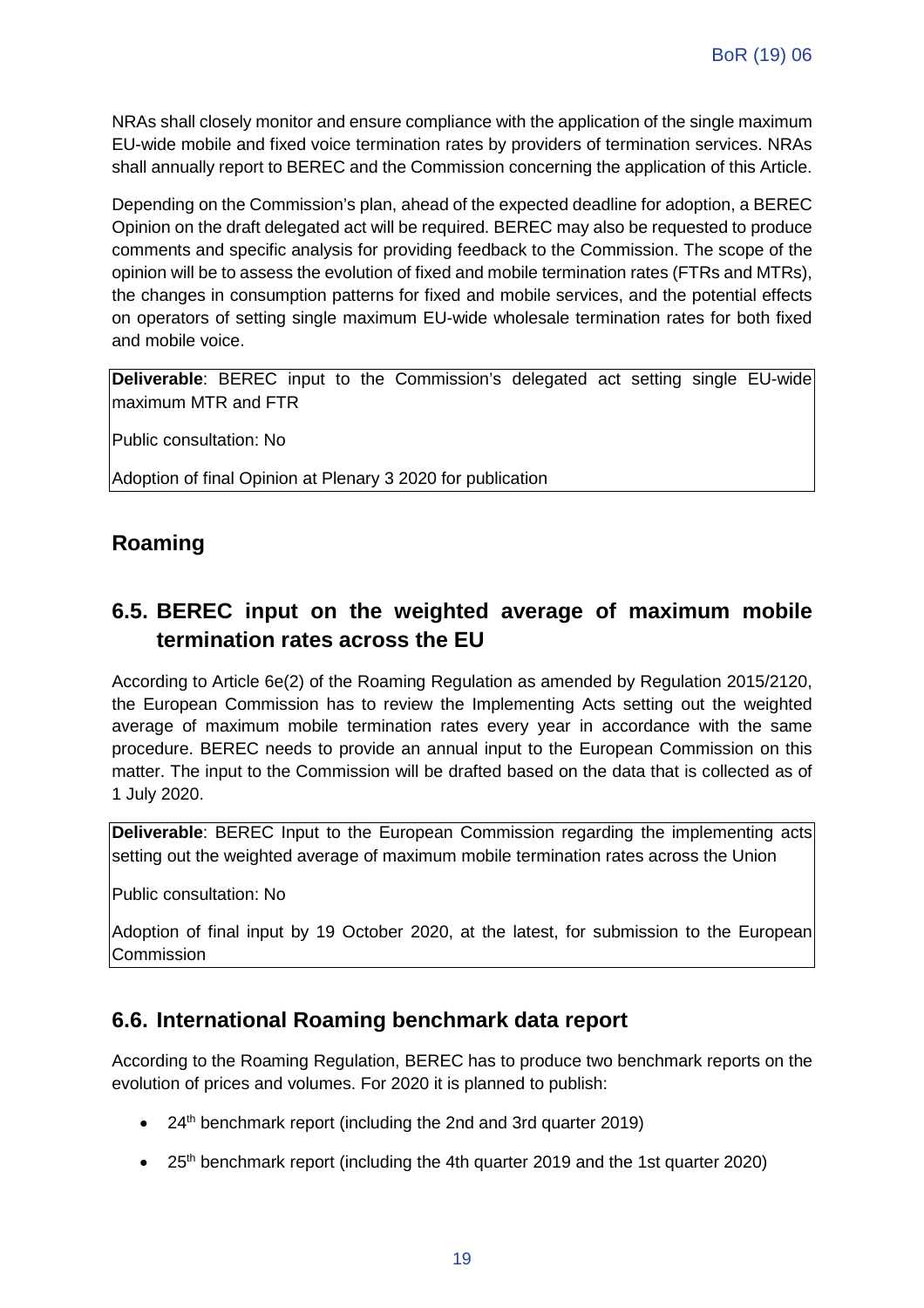According to the EECC, BEREC will report on technical matters within its competence, in particular on (among others) the evolution of pricing and consumer patterns both for domestic and roaming services, the evolution of actual wholesale roaming rates for unbalanced traffic, the relationship between retail prices, and wholesale charges and wholesale costs for roaming services.

The data to be collected by BEREC shall be notified to the European Commission at least twice a year. On the basis of the collected data, BEREC shall also report regularly on the evolution of pricing and consumption patterns in the Member States, both for domestic and roaming services and the evolution of actual wholesale roaming rates for balanced and unbalanced traffic. BEREC shall assess how closely those elements relate to each other.

**Deliverable**: 24<sup>th</sup> BEREC International Roaming Benchmark Data Report

Public consultation: No

Adoption of final report at Plenary 1 2020 for publication

**Deliverable: 25<sup>th</sup> BEREC International Roaming Benchmark Data Report** 

Public consultation: No

Adoption of final report at Plenary 3 2020 for publication

#### **6.7. Transparency and comparability of international roaming tariffs**

According to Article 19(4) of the Roaming Regulation, BEREC is obliged to annually collect information from NRAs on the transparency and comparability of different roaming tariffs offered by operators to their customers. The eighth of these reports is due at the fourth Plenary of 2020.

**Deliverable**: 8<sup>th</sup> BEREC Report on transparency and comparability of international roaming tariffs

Public consultation: No

Adoption of final report at Plenary 4 2020 for publication

#### **Quality and efficiency**

#### **6.8. Termination Rates at the European level**

Termination rates data is collected from BEREC members and observer states, and the report aims to monitor the evolution of rates and the cost model/methodology adopted for the definition of Termination Rates. These benchmarks have reached a satisfactory level of maturity and have proved extremely useful, not just for monitoring consistency but also in the regulatory process. The integrated report, including fixed and mobile termination rates, is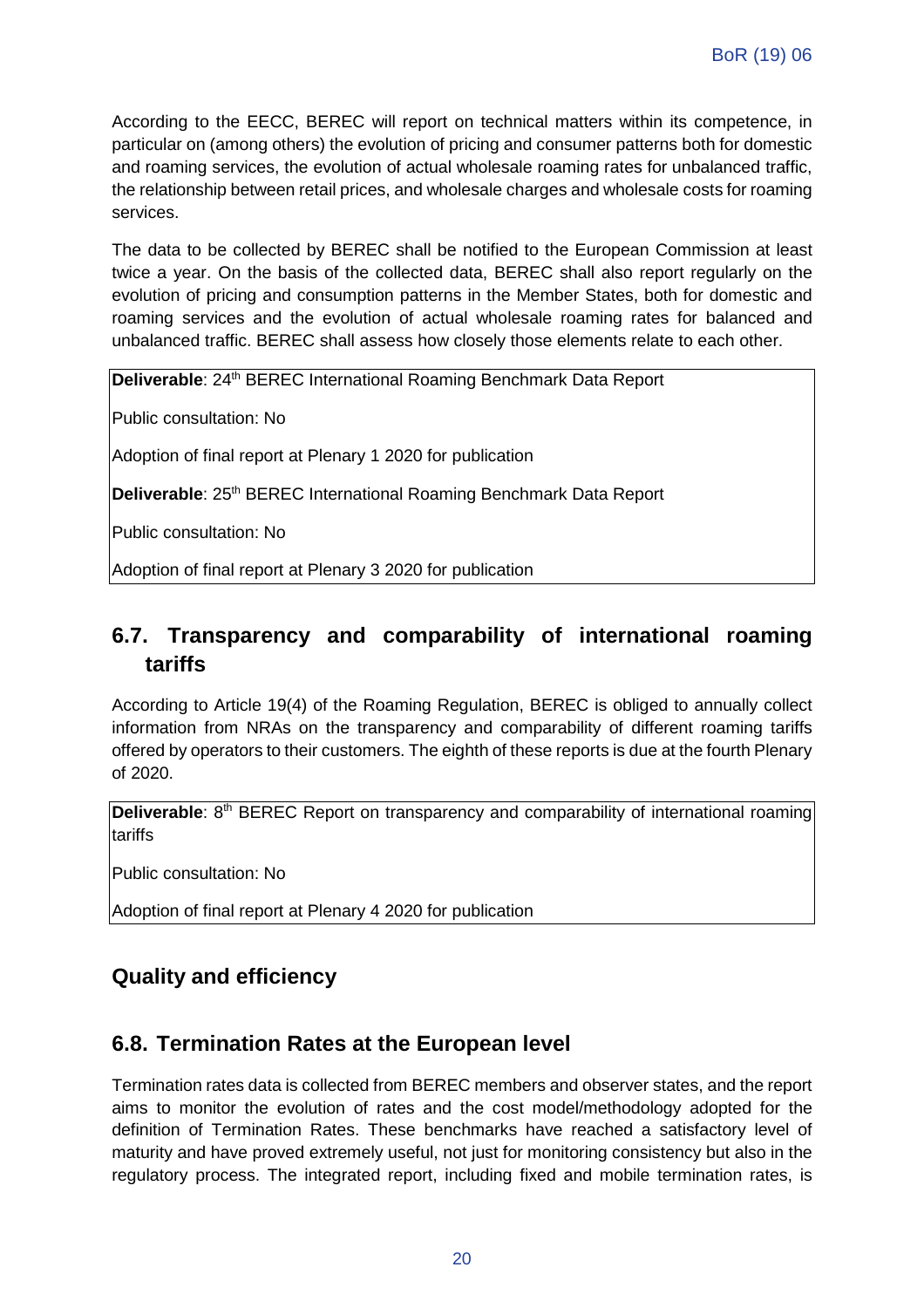published every six months, and it includes an overview of FTRs and MTRs, as well as the cost model/methodology adopted for the definition of TRs. Annually, the report will also include an overview of SMS TRs and revenues of F/MTRs.

**Deliverable**: BEREC Report on Termination Rates at European level

Public consultation: No

Adoption of final reports at Plenary 2 and Plenary 4 2020 for publication

#### **6.9. Article 7/7a Phase II process**

Since 2014, BEREC has undertaken an annual analysis of Article 7/7a Phase II cases, aimed at gaining a better understanding of both the procedural and substantive aspects of these cases and at informing the prospective review of BEREC Common Positions. In 2015, a comprehensive database of Phase II cases was developed, including the main elements of the cases, in particular the reasoning put forward by the European Commission, the analyses in the BEREC Opinions, and the final outcomes of the cases. In 2016, BEREC revised the Guidelines for the elaboration of Opinions in Article 7/7a Phase II cases (and the procedures for the composition of Phase II case teams) addressing the issues raised in the BEREC and the EC Internal Audit Service assessments.

BEREC will continue to add new Phase II cases to this database as and when they arise. The objective is that the database can be consulted by BEREC members, in particular experts of Phase II cases, both for referencing a particular case and to analyse key themes amongst the cases over time.

In the context of the EECC, an evaluation of the applicability of BEREC's Guidelines for the elaboration of Opinions in Article 7/7 is timely and BEREC will consider whether an update is required.

**Deliverable:** Internal workshop and summary report on whether there is a requirement to update the Article 7/7A Phase II process in the context of the EECC

Workshop to be held in April 2020; summary report adoption at Plenary 3 2020 for publication

#### **6.10. Report on regulatory accounting in practice**

The Regulatory Accounting in practice Report 2019 will provide an up-to-date factual overview of the regulatory accounting frameworks used in Europe and an assessment of the level of consistency achieved by NRAs. The Report is prepared annually and updates the previous versions published since 2005. In 2020, emphasis will continue to be placed on consistency in regulatory accounting with respect to key access products (incl. e.g. fibre) and will seek to maintain the detail and the in-depth analysis of the methods covered to identify commonalities and reasons for differences. The Report will continue to collect data on the methodology and input parameters used to calculate the rate of return on capital employed and look into the impact of both on the result.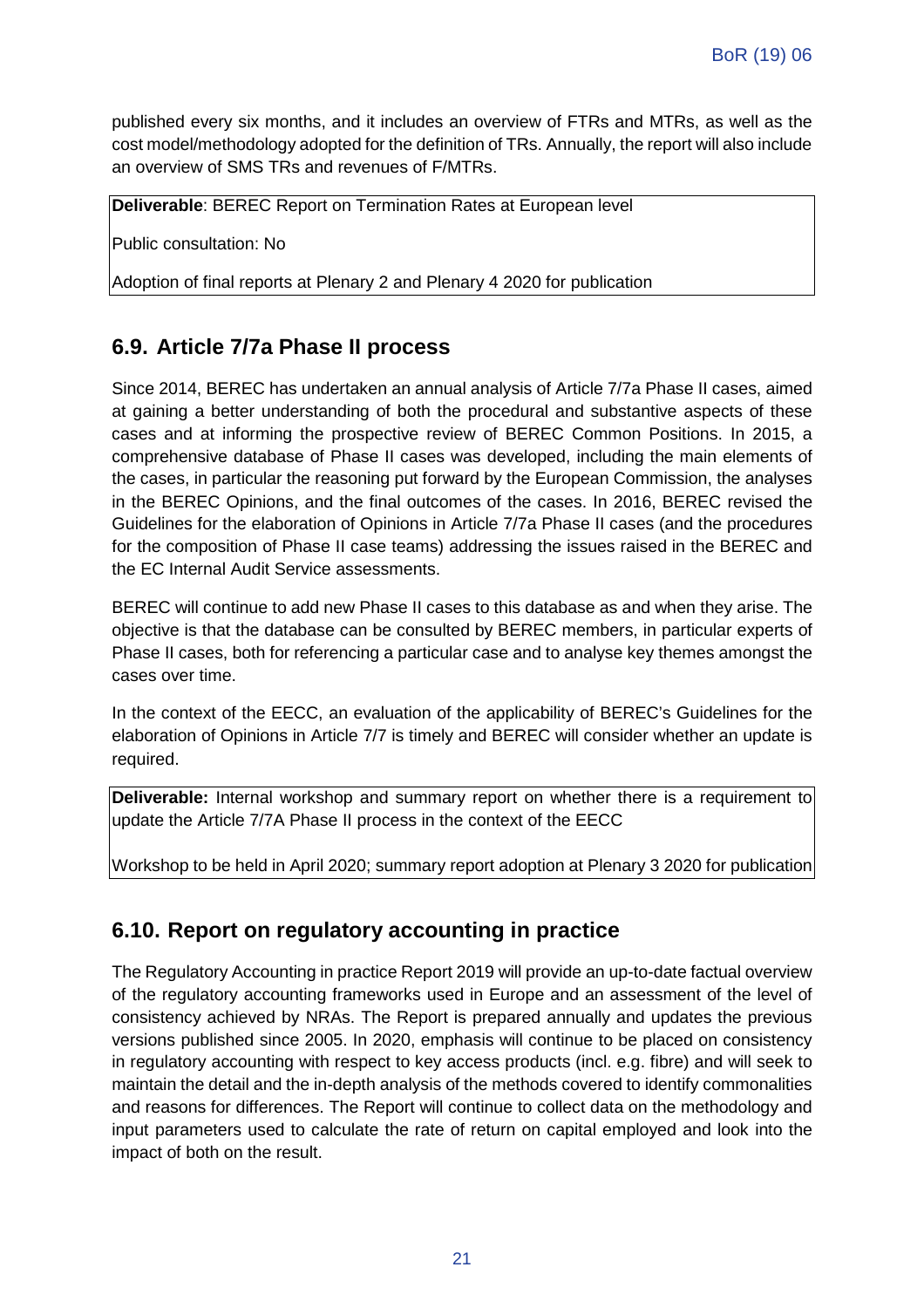The 2020 Report will continue to develop a deeper analysis that concentrates on the following key wholesale markets: Wholesale Local Access (Market 3a/2014), Wholesale Central Access (Market 3b/2014) and Wholesale high quality access (Market 4/2014). Moreover, an analysis will be given of the cost base and allocation methodologies used for fixed (Market 1/2014) and mobile (Market 2/2014) termination markets. For those markets it will contain a comparison of the most "popular" combinations of cost base and cost allocation methodologies.

**Deliverable**: BEREC Report on Regulatory Accounting in Practice

Public consultation: No

Adoption of final report at Plenary 4 2020 for publication

#### **Communication and cooperation**

#### **6.11. BEREC Annual reports**

According to the new BEREC Regulation, BEREC shall provide its annual activity report to the European Parliament, the Council, the Commission, and the European Economic and Social Committee by 15 June of the year subsequent to the year reported on in the annual activity report. BEREC shall report annually on technical matters within its competence, in particular on the market developments in the electronic communications sector.

BEREC will continue to publish its annual report on its activities and an annual report on developments in the sector as part of a single document. Whereas the Annual Report on BEREC activities focuses on the outcome of the work of its Expert Working Groups and adhoc teams based on the Work Programme, the Annual Report on developments in the electronic communications sector summarises BEREC's view on the past year as well as a perspective of future developments and challenges in the sector.

**Deliverable**: BEREC Annual Reports (Annual Activity Report)

Public consultation: No

Adoption of final reports at Plenary 2 2020 for publication

#### **6.12. Stakeholder Forum**

The focus of the Stakeholder Forum in 2020 will continue to be the BEREC Work Programme for the coming year (i.e. 2021), and it will provide a platform for stakeholders and BEREC to engage in strategic dialogue for the work that BEREC is committing to going forward. The feedback received at the Stakeholder Forum will continue to be an important complement to the written inputs received during the public consultation for the BEREC Work Programme.

**Deliverable**: BEREC Stakeholder Forum in October 2020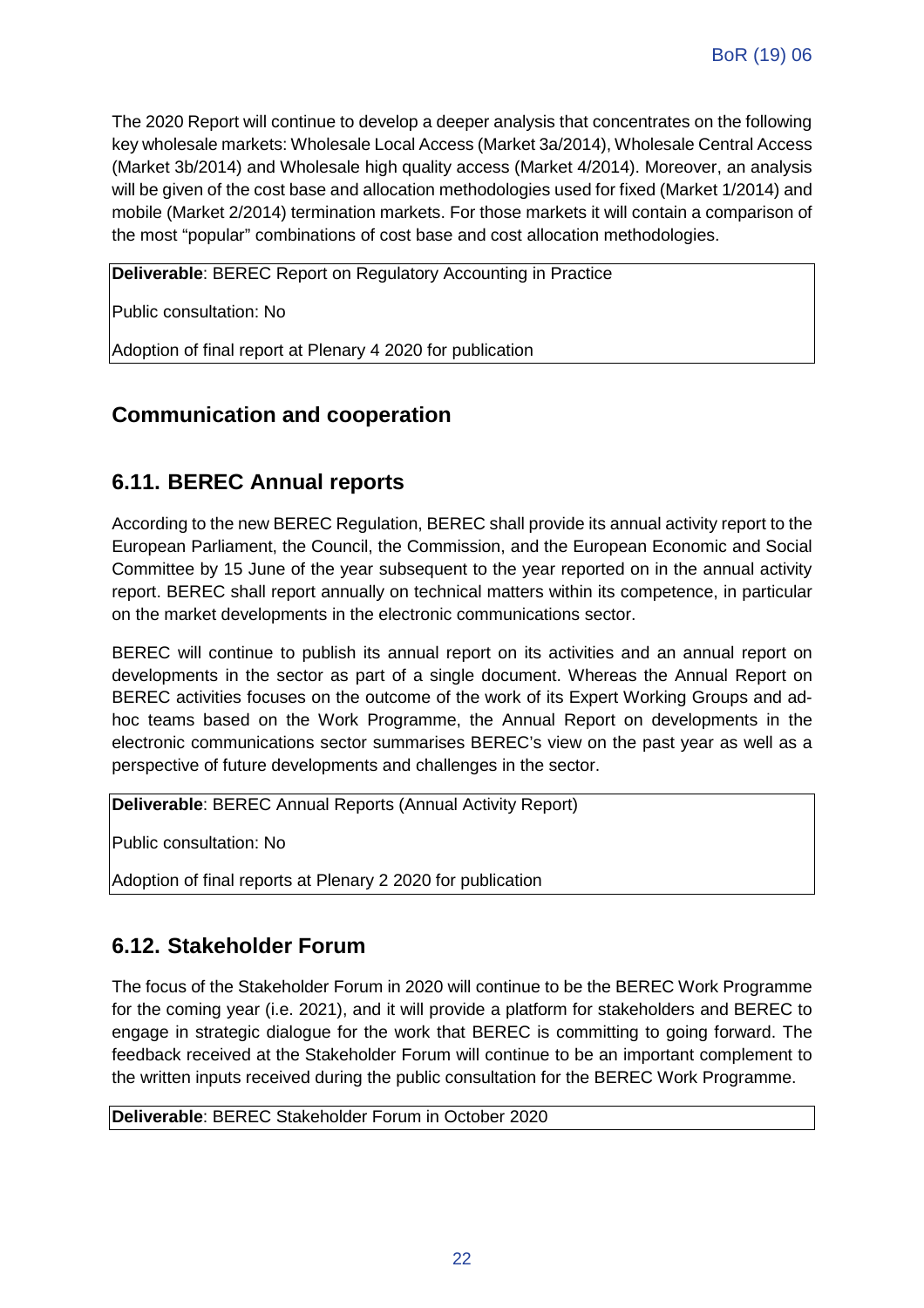#### **6.13. BEREC Communications Plan 2020**

In 2016, BEREC developed its first external Communications Strategy, which was afterwards complemented by the annual communications plans. BEREC's Communications Plan 2020 will be finalised for internal use in December 2019, setting in place the communications activities that BEREC is committed to in 2020. Typically, BEREC conducts 5-6 communications projects per year to support and promote specific work streams in its Work Programme. The projects are normally linked to the regular BEREC events, such as public debriefings and Stakeholder Forum and include a number of specific communications activities, for example, organisation of the event, production of a video, press releases, information for the website, a social media campaign, press interviews etc.

**Deliverable**: Multiple deliverables set out within the BEREC Communications Plan 2020 to be delivered as required in 2020

Adoption of BEREC Communications Plan 2020 at Plenary 4 2019 for internal use

#### **6.14. BEREC Work Programme 2021**

Typically, BEREC begins development of a new Work Programme for a given year at the end of the first quarter of the preceding year, and then finalises the Work Programme at the fourth Plenary in December, ahead of the New Year, for which the Work Programme is then set out.

According to the new BEREC Regulation, BEREC's Board of Regulators shall adopt the outline of its annual work programme by 31 January of the year preceding that to which the annual work programme relates. After consulting the European Parliament, the Council and the Commission on their priorities, as well as consulting other interested parties, the Board of Regulators shall adopt the final annual work programme by 31 December of the same year. The Board of Regulators shall transmit the annual work programme to the European Parliament, the Council and the Commission as soon as it is adopted. BEREC will provide a draft/provisional Work Programme in outline as per the new Regulation by the end of January 2021, and then work through the year to finalise the Work Programme by the end of the year.

**Deliverable**: Outline of BEREC Work Programme 2021

Public consultation: No

Adoption of Outline of BEREC Work Programme 2021 by 31 January 2020

**Deliverable**: BEREC Work Programme 2021

Public consultation: Yes

Adoption of BEREC Work Programme 2021 by 31 December 2020

#### **6.15. Cooperation with EU institutions and institutional groups**

As it has since it was founded, BEREC will continue to engage with the European Commission, the Council and the European Parliament, providing advice and opinions on draft decisions,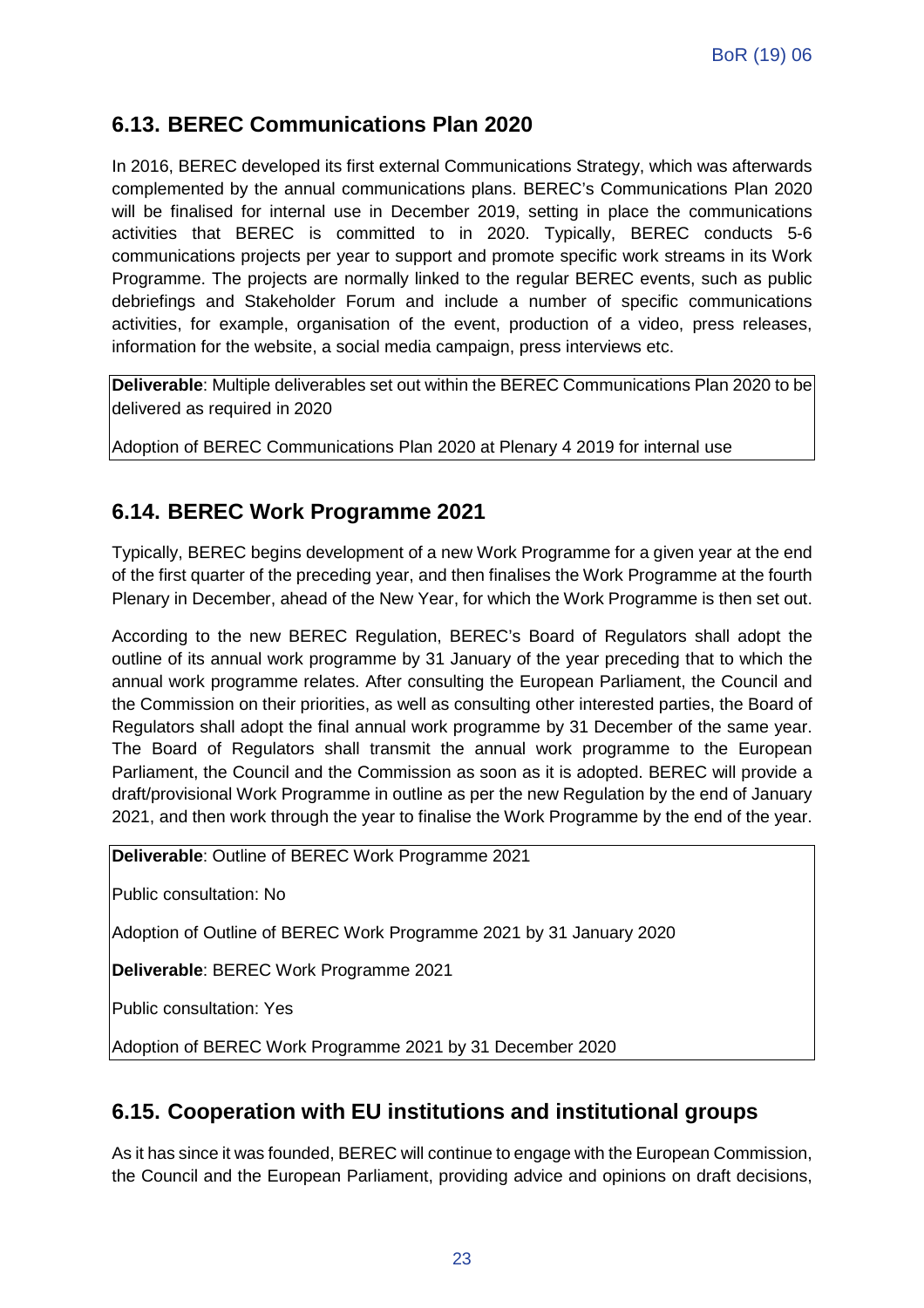recommendations and guidelines, and taking on any questions related to electronic communications that fall within the scope of its competence. According to the new BEREC Regulation, BEREC is expected to issue guidelines ensuring the consistent implementation of the regulatory framework for electronic communications and consistent regulatory decisions by the NRAs on its own initiative or upon a request from an NRA, the European Parliament, the Council or the Commission, in particular for regulatory issues affecting a significant number of Member States or with a cross-border element.

In addition to carrying out its advisory duty for all EU institutions, BEREC will also promote in 2020 thematic exchanges and the possibility of common studies with other European regulatory cooperation platforms and bodies, operating both in adjacent and different economic sectors, such as the ITU, OECD, RSPG, ENISA, ERGA, ERGP, ECN and BEUC.

#### **6.16. International cooperation**

In 2020 BEREC will continue to engage in dialogue with NRAs based outside the EU, as well as with international regulatory networks, policy makers and institutions involved in electronic communications matters. BEREC will closely follow international trends in technology and changing business models, so that it retains the capacity to address challenges swiftly and effectively as they arise.

As regions outside the EU regulators' networks have been expressing great interest in the European regulatory approach, in 2020 BEREC will continue to provide support to the European Commission with respect to the Western Balkans initiative, as well as continuing to develop and strengthen contacts with international regulatory authorities such as the FCC, TRAI, CRTC, and with regional regulatory networks (EMERG, EaPeReg, and Regulatel), in accordance with the BEREC Regulation and in cooperation with the EU external action services.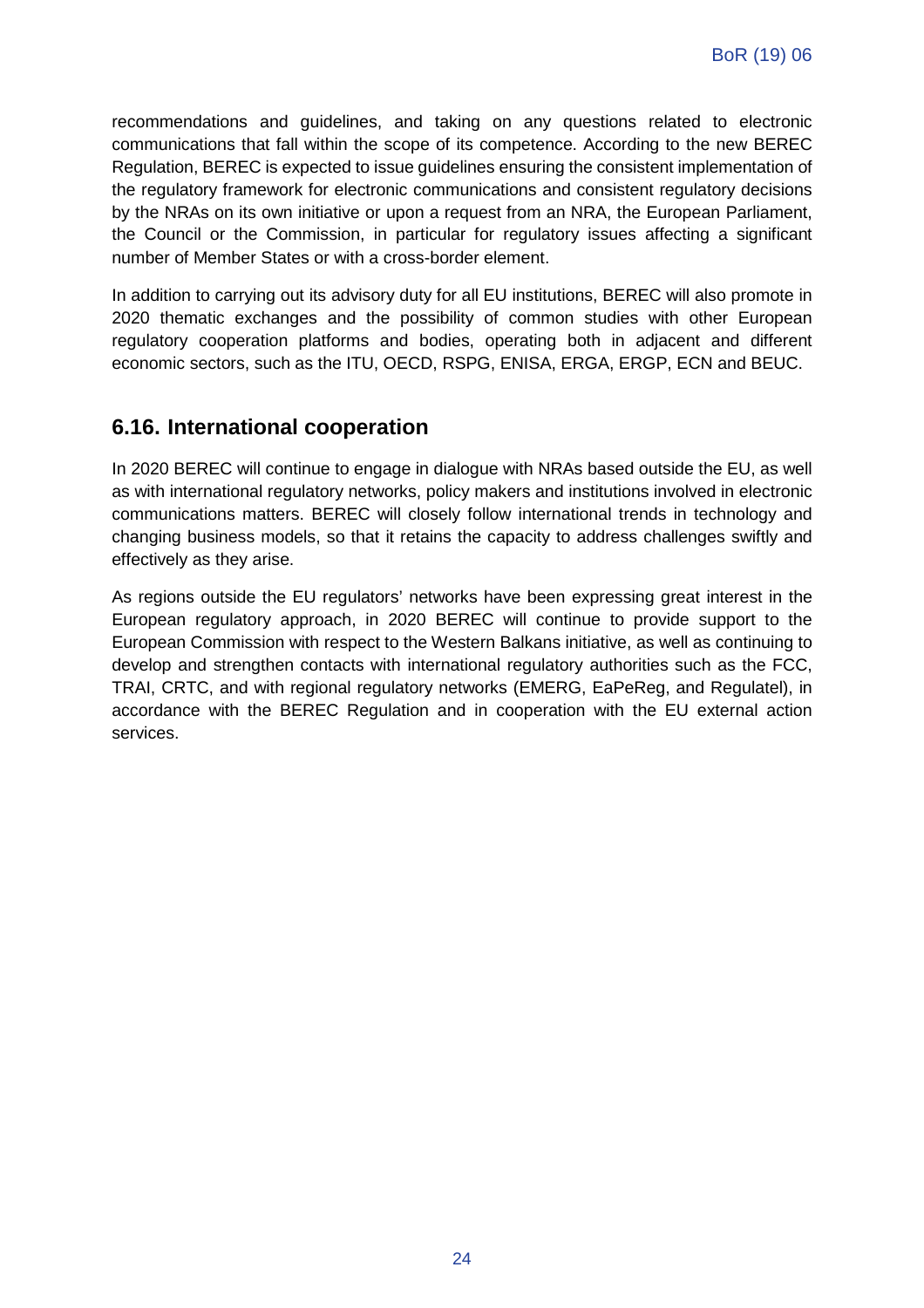### **7. Additional Items**

In addition to the items described previously in this document, the items in this section will be considered for implementation in 2020. The specific deliverable type (e.g. Guidelines, Workshop etc.) will be defined during the preparation of the 2020 Work Programme over the course of 2019.

#### **BEREC Strategy beyond 2020**

The current BEREC Medium term Strategy covers the period 2018-2020 and, as such, BEREC will need to draft a new strategy for the period beyond 2020. The work on the next BEREC Medium term Strategy has to be initiated in 2019.

#### **BEREC input to the Roaming Regulation**

In 2020, BEREC will continue to work closely with the European Commission, European Parliament and Council in case the European Commission in its report to the EP and Council will propose amendments to the Roaming Regulation.

#### **Exchange on the impact of the PSI Directive**

In light of the planned update of the Public Sector Information (PSI) Directive and based on BEREC's previous work in the field of open data, BEREC and the individual NRAs will consider to what extent they can support the goals of the updated PSI Directive to support the provision of data for general business opportunities and other purposes such as algorithm training.

#### **Workshop on NRA experiences with 5G**

BEREC will exchange information on NRA's first experiences on 5G city networks. The primary focus of this exchange will cover the crucial issues raised, the hurdles encountered and the early best practises which have developed.

#### **Exchange on regulatory system on platform markets**

In some European countries, there is ongoing discussion on the potential need for a regulatory system on platform markets and the role of various organizations in contributing to such system. BEREC will engage with other organizations and agencies involved in the digital ecosystem on the European level to contribute to the discussion.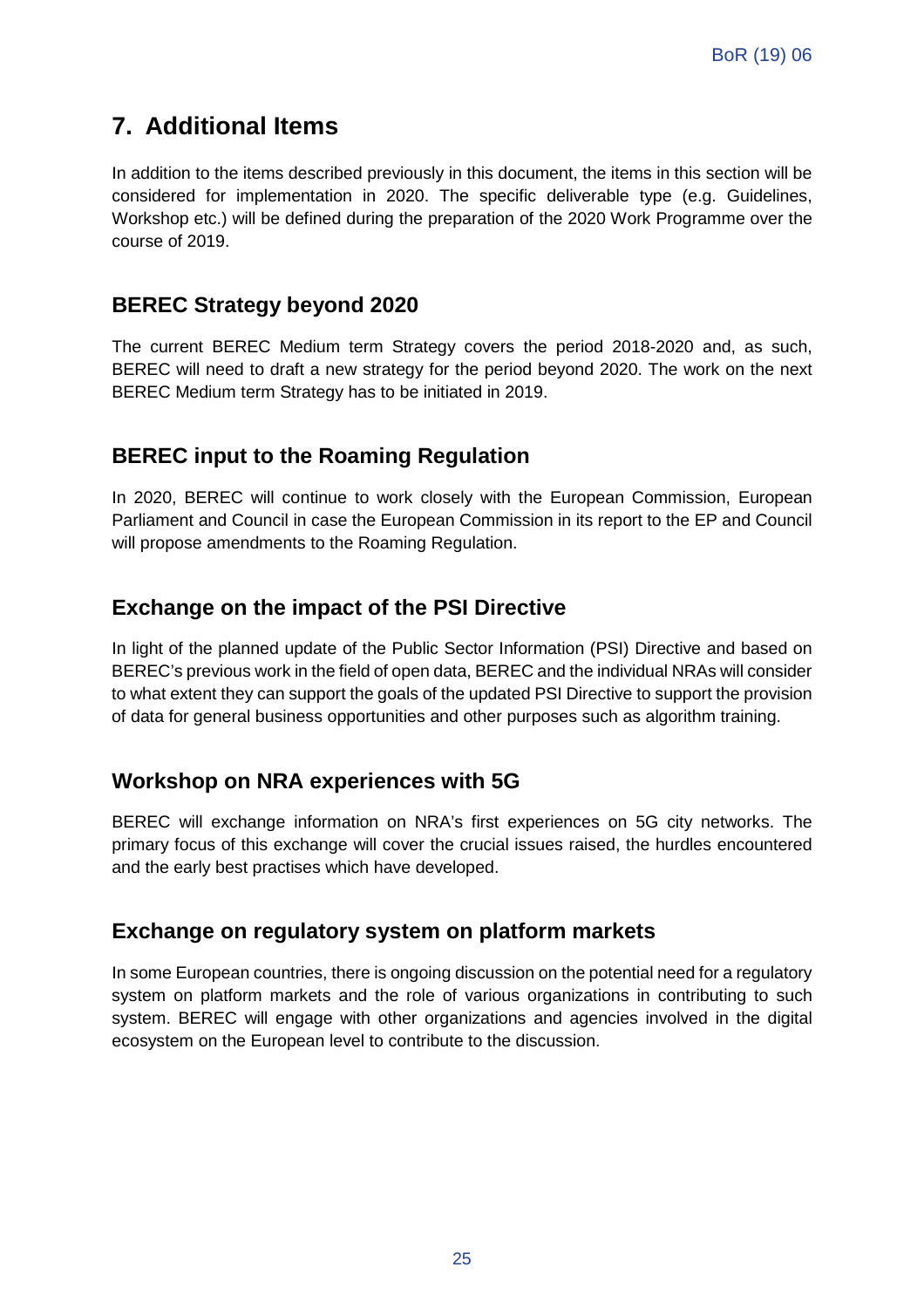#### **Internet Value Chain**

BEREC will continue the task of monitoring the effects on the internet value chain of factors such as mobile Handsets, Operation Systems and Application stores, and build on previous and ongoing work by BEREC.